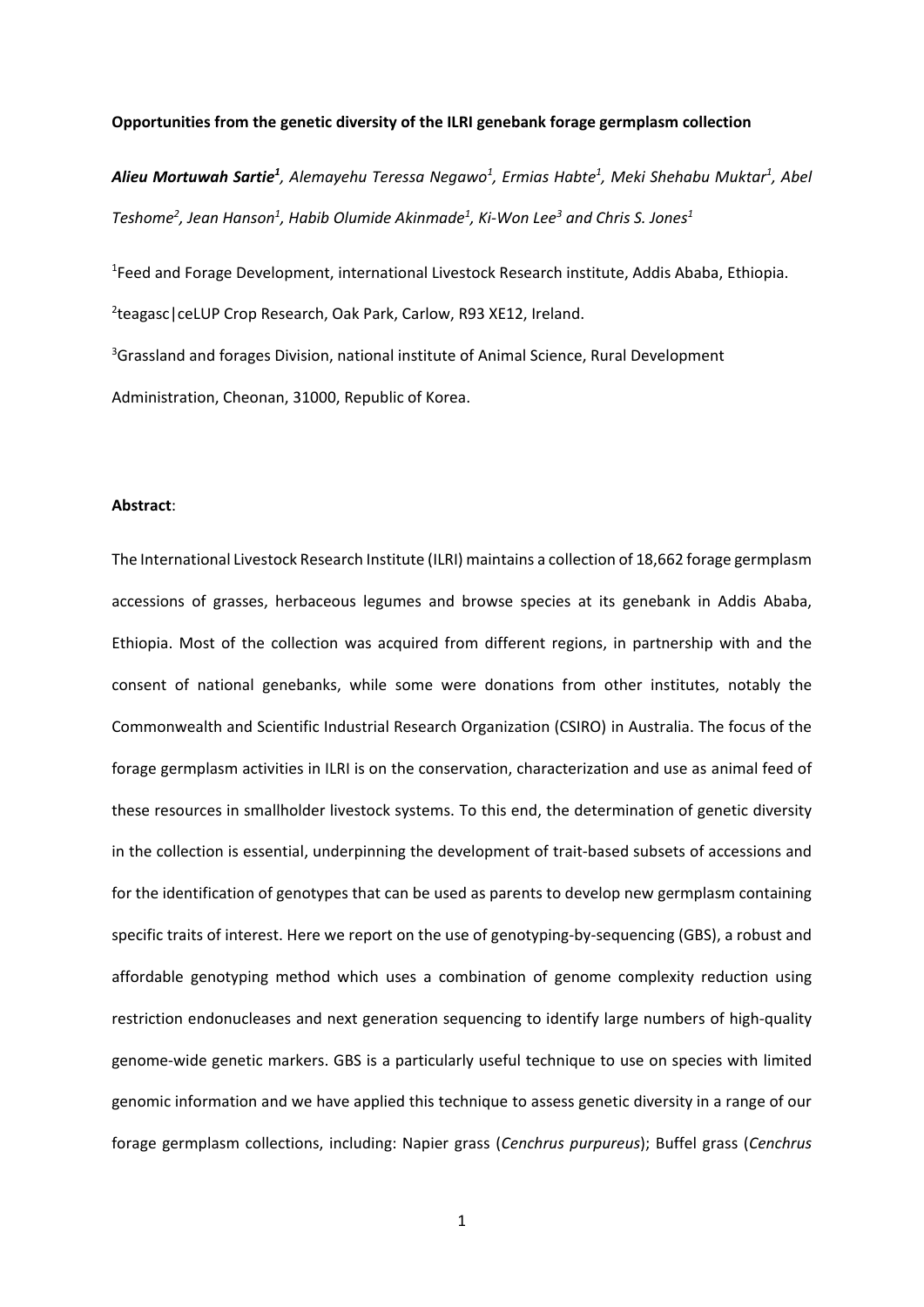*ciliaris*); Rhodes grass (*Chloris gayana*); Lablab *(Lablab purpureus*); and Sesbania (*Sesbania sesban*). These data provide a significant resource for genetic and marker-trait association studies and genomic prediction, enhancing the prediction accuracy of superior genotypes and the efficiency of selection of new varieties, supporting improved animal production, using marker assisted breeding. Furthermore, the subsets are of a manageable size and can act as reference sets for distribution and evaluation in different agro-ecologies and production systems.

**Key words:** forage germplasm. genetic diversity. genotyping by sequencing. subset development and evaluation. trait phenotyping

### **Introduction:**

The International Livestock Research Institute (ILRI) maintains a collection of 18,662 forage germplasm accessions of grasses, herbaceous legumes and browse species at its Genebank in Addis Ababa, Ethiopia. Most of the collection was acquired from different regions, in partnership with and the consent of national genebanks. Others were donations from other institutes, notably the Commonwealth and Scientific Industrial Research Organization (CSIRO) in Australia. The species range from short-lived annuals to long-lived perennial plants that are adapted to the tropics and Mediterranean areas. ILRI maintains this collection on behalf of the international community, under the International Treaty on Plant Genetic Resources for Food and Agriculture (ITPGRFA) framework (FAO, 2009).

A Global Tropical and Sub-Tropical Forages (TSTF) Strategy was developed in 2015 based on a survey of major TSTF national and international genebanks and the input from a workshop of genebank managers and forage specialists (Pengelly and Maass, 2017). The strategy attempted to balance the higher-level objectives of improving both the conservation and use of forage germplasm for forage or environmental use via three themes: (1) Building a global community of genebanks and forage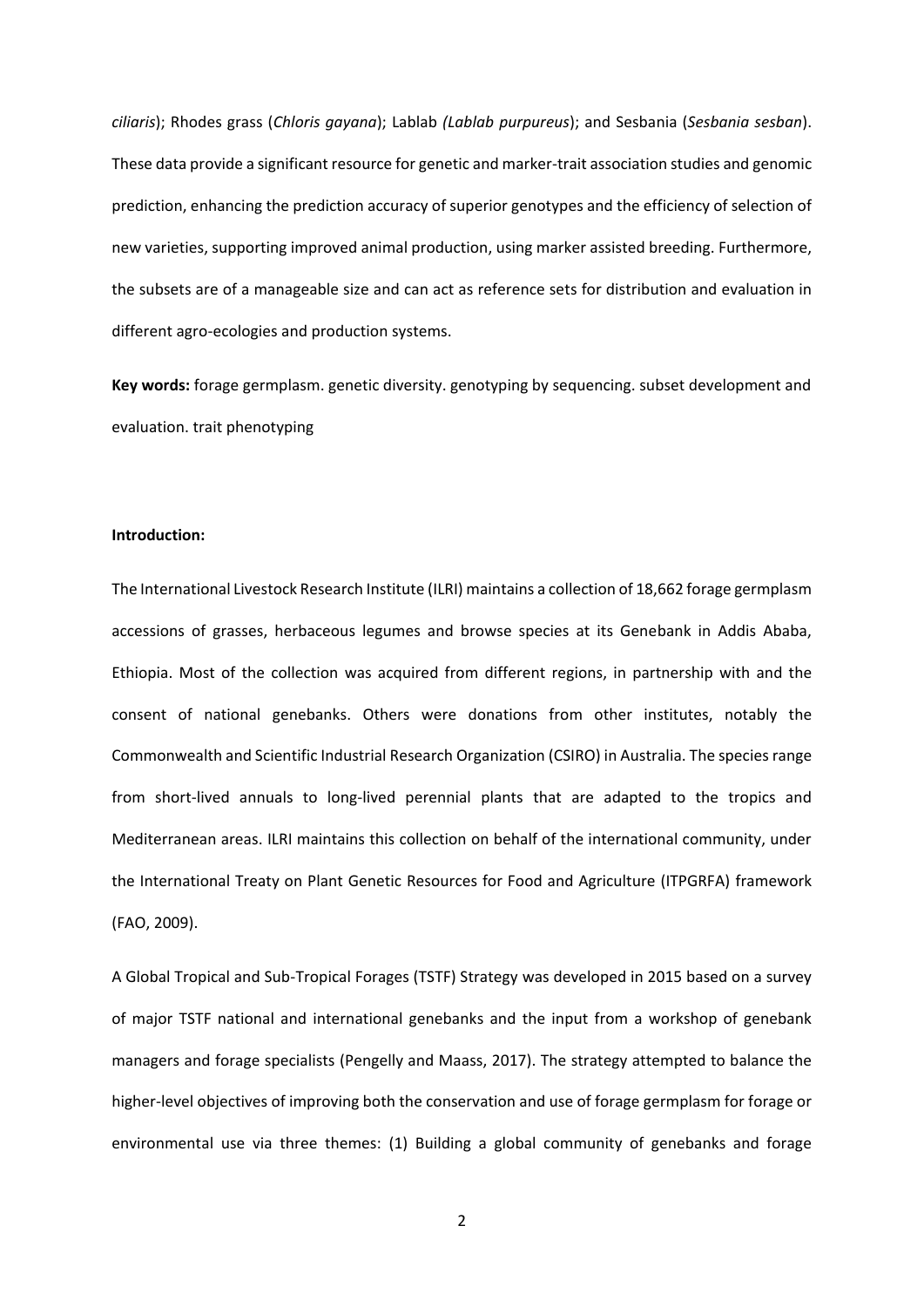utilisation researchers; (2) Achieving greater efficiency and security in genebank operations to ensure conservation of the most important TSTF genera and species and better understanding of their diversity; and (3) Attaining greater utilisation of this valuable collection in the developed and developing world. Amongst the recommendations for the implementation of this strategy was that the genebanks should adopt a species prioritisation (table 1) and apply this prioritisation to accession management, including the appropriate removal of duplicates and the archiving or equivalent of low priority species, so that limited resources can be better applied to taxa most likely to contribute to impacts in improved livestock production and resource management (Pengelly and Maass, 2017). The number of ILRI accessions in each of the categories is shown in table 2.

Most of the forage accessions in the ILRI genebank collections have rarely or never been requested and distributed, and this is possibly so, at least in part, because most of these accessions have not been effectively characterised to better understand their forage value. This could be the reason for moving some of those uncharacterised accessions into the low prioritisation categories, for example, the more than 4000 accessions in category 5 (table 2). The focus of the forage germplasm activities in ILRI is on the conservation, characterization and use as animal feed of these resources in smallholder livestock systems. The determination of genetic diversity in the collection is essential for the development of trait-based subsets of accessions, and for the identification of genotypes that can be used as parents to develop new germplasm containing specific traits of interest. Here we report on the use of genotyping-by-sequencing (GBS), a robust and affordable genotyping method which uses a combination of genome complexity reduction with restriction endonucleases, enzymes that cut the DNA at specific sites, and next generation sequencing to identify large numbers of high-quality genome-wide genetic markers that are suitable for diversity analysis, marker-trait associations and genomic prediction.

#### **Materials and methods:**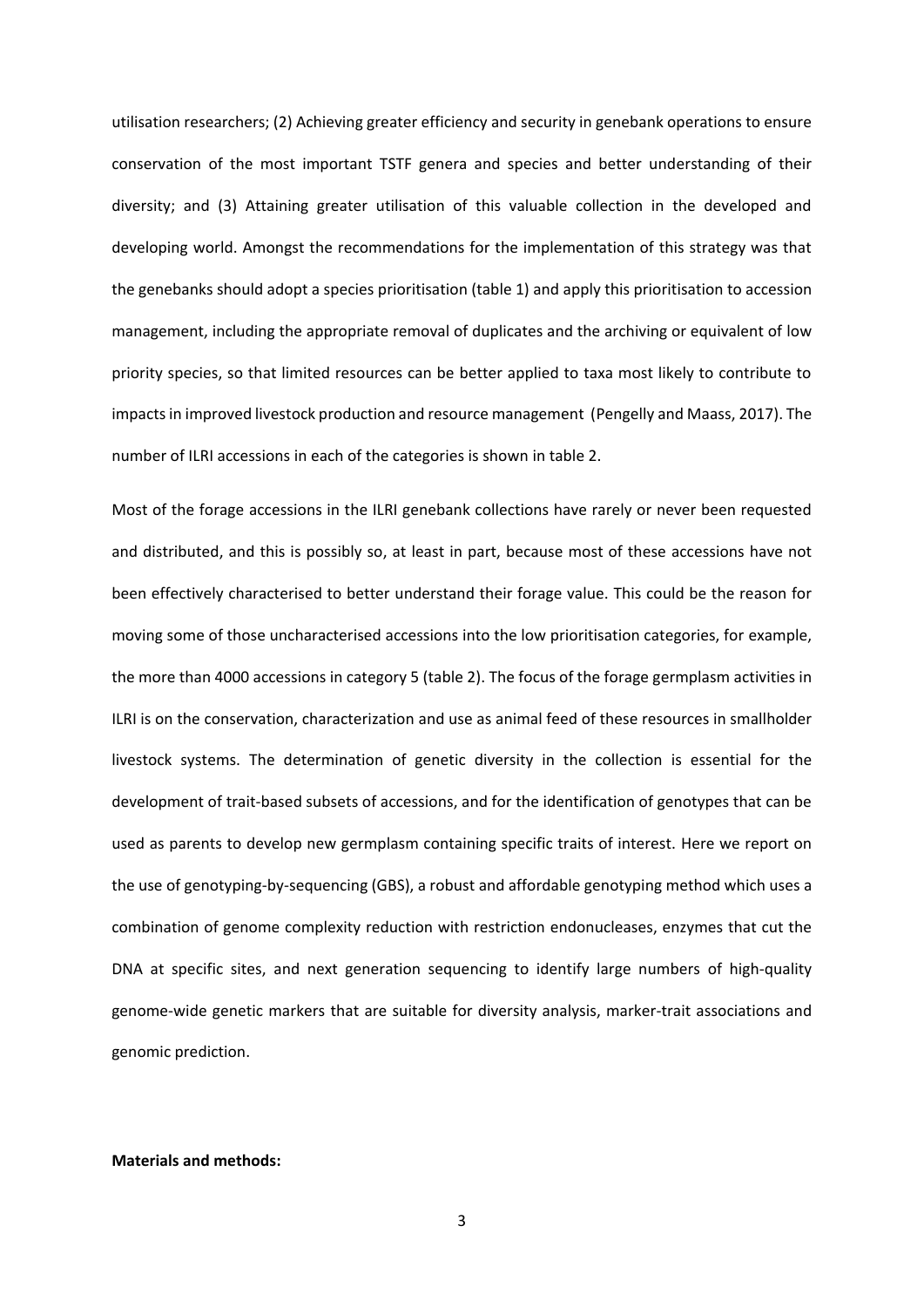#### *Genotypic analysis*

Grass and legume species with good or potential forage value were selected and subjected to GBS using the DArTseq platform (Kilian et al., 2012). Three grass and two legume species from the ILRI forage Genebank have been included in the study to date. The grasses included: 105 accessions of Napier grass (*Cenchrus purpureus*); 185 accessions of Buffel grass (*Cenchrus ciliaris*) and; 104 accessions of Rhodes grass (*Chloris gayana*). The Napier grass collection consisted of 60 accessions from ILRI and 45 accessions from EMBRAPA, Brazil. The legumes included: 145 accessions of Hyacinth bean (*Lablab purpureus*) and; 171 accessions of Egyptian pea (*Sesbania sesban*).

Genotypic data were generated through the application of GBS on the DArTseq platform that combines genome complexity reduction using a combination of restriction enzymes and nextgeneration sequencing (Kilian et al., 2012). DNA was isolated from one plant per accession of the grass species and 15 plants per accession, to assess the level of diversity contained both within and between accessions, of the legumes. The genomic DNA (approximately 50 ng) was digested with a combination of *PstI/HpaII* restriction endonucleases and the resulting fragments were ligated to a *PstI* overhang compatible oligonucleotide adapter and sequenced on an Illumina HiSeq 2500 platform (Illumina Inc.) using *PstI* site-specific primers. Short sequence fragments, SilicoDArT (presence/absence) and SNP markers were generated following the DArTseq protocol. Data were analysed using R tools and other statistical analysis software to identify diversity, population structure and subsets, as described by Muktar et. al., (2019).

#### *Phenotypic analysis*

Field phenotyping of the Napier grass collection for agronomic traits is as described by Habte et al., 2019 (*in preparation*). Napier grass collections consisting of 84 (59 ILRI and 25 EMBRAPA) accessions were planted at the ILRI field genebank in Bishoftu, Ethiopia using a partial replication design with four replications. After establishment at the beginning of the main rains and an initial harvest six months later in the dry season of 2018, drought stress was imposed on the established field plants in such a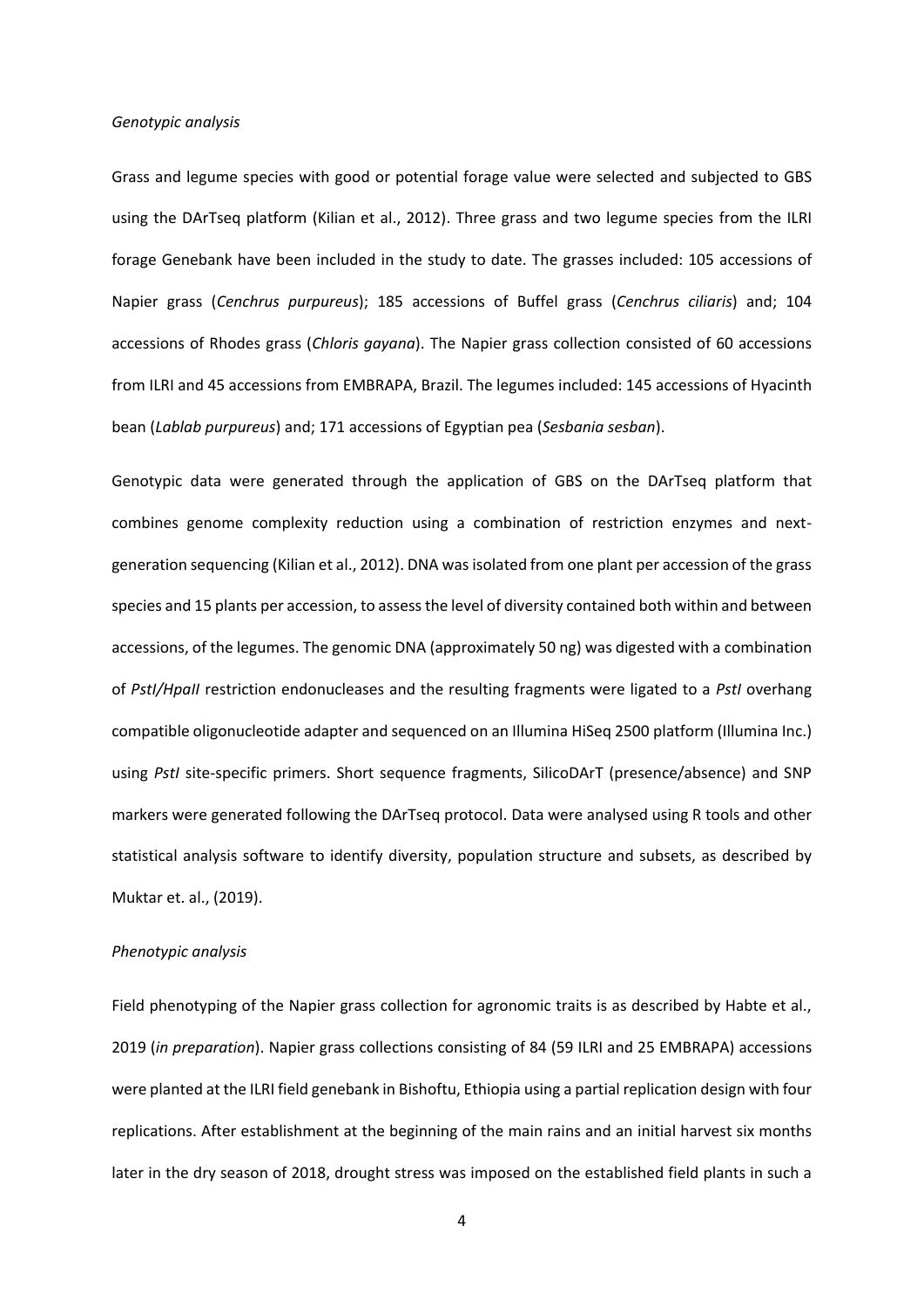way that two replicates were watered using a drip irrigation system to replace the loss of water due to evapotranspiration (volumetric soil moisture content of 20 %), i.e., optimal water (OW) and the other two replicates were irrigated with a limited amount of water (volumetric soil moisture content of 10 %), i.e., water deficit (WD). The soil moisture content of both water regimes was monitored using a Delta soil moisture probe (HD, England). The physiological drought stress effect was also monitored using a portable chlorophyll fluorescence meter Handy PEA (Hansatech, UK) to analyze the photochemical efficiency of leaves growing under stress. The trial was harvested and data on morphological traits, agronomic performance and feed quality were collected following every 8 weeks of regrowth.

# *Subset identification*

To select a subset of representative accessions of Napier grass, the R package Core Hunter v. 3.2.1 (De et al., 2018) was used. This program identifies core subsets using diverse allocation strategies by optimizing many genetic parameters simultaneously. The modified Roger's distance (RD), Shannon's information index (SH), average entry-to-nearest-entry distance (EN), expected proportion of heterozygous loci (He) and allele coverage (CV), each with an equal weight, were used to define a core subset representing the entire collection.

Field phenotyping of the other species is currently being planned following results of genotypic analysis.

#### **Results:**

# **GBS analysis and molecular marker development**

Results are as described by Muktar et. al., (2019) and Negawo et al., (2018). Both SNP and SilicoDArT genome-wide markers were generated for the different forage species (table 3). The short sequences of the generated markers were aligned with reference genomes of closely related species (table 3). In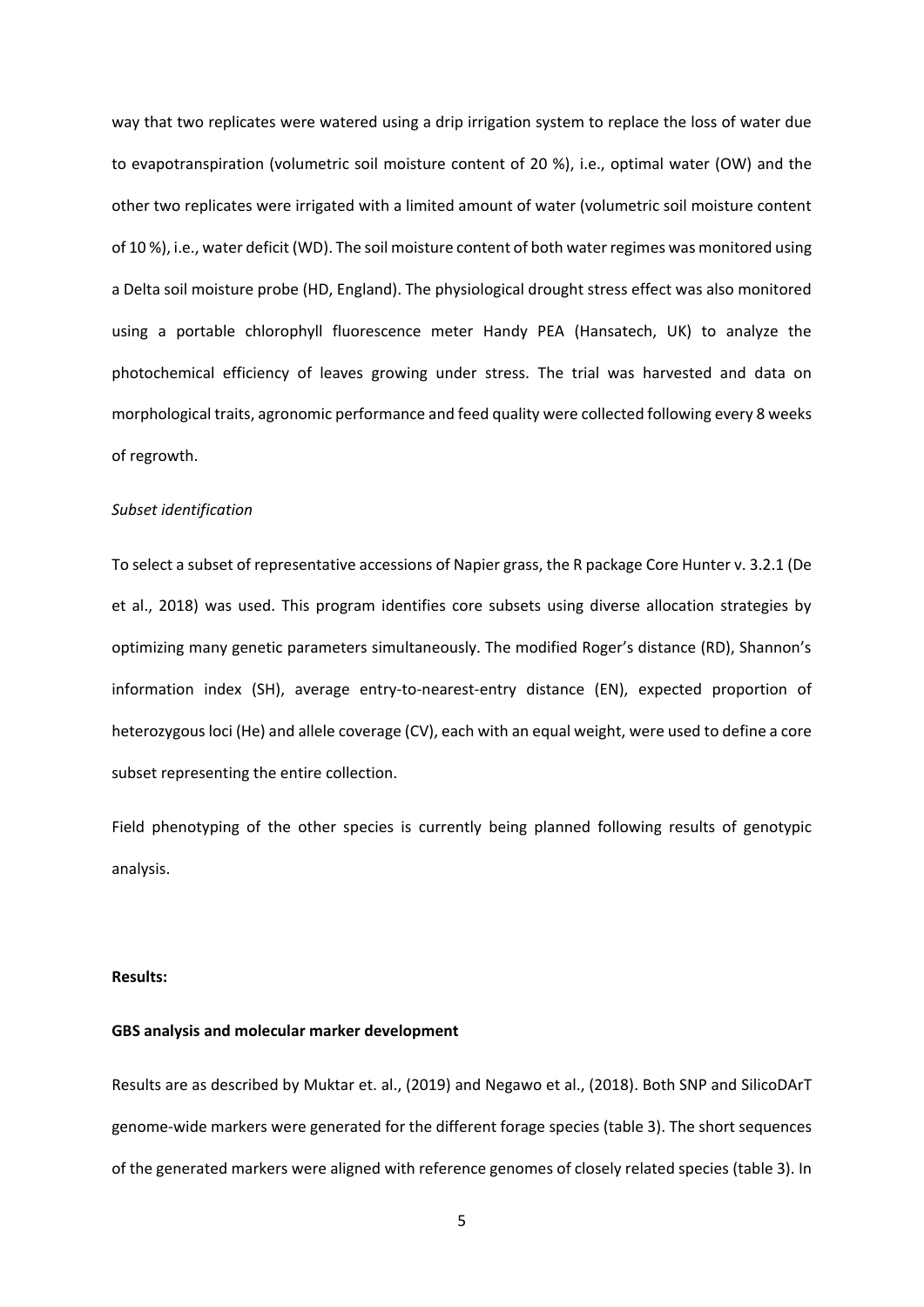Napier grass, a total of 85,452 SNP and 116,190 SilicoDArT genome-wide markers were called on the 105 accessions with an average call rate of 87 % for SNPs and 95 % for SilicoDArT markers. Missing values ranged from 0 to 59 % for SNPs, and from 0 to 30 % for the SilicoDArT markers, with an average value of 15 % in both marker sets. Accession ILRI 16621 had the highest missing value content (74 %) and was excluded from further analysis. Approximately 42 % (48,536) of the SilicoDArT and 20 % (17,086) of the SNP markers had a polymorphic information content (PIC) value above 0.25. The short sequence reads, averaging 55 nt in length, corresponding to each marker were mapped on to the pearl millet reference genome and genomic position information was generated for 17 % of the SNP and 33 % of the SilicoDArT markers.

The genotypic data for Buffel grass and Rhodes grasses were analysed as described for Napier grass above. For Buffel grass, 111,917 SilicoDArT and 93,501 SNP markers were obtained for 185 accessions. Out of those markers, 8,053 (7 %) SilicoDArT and 15,465 (16 %) SNP markers were aligned with *Setaria italica* as a reference genome. For Rhodes grass, a preliminary analysis has generated 93,128 SilicoDArT and 65,529 SNP markers from 94 accessions. Of the three selected reference genomes, more markers (0.74 % SilicoDArT and 5.86 % SNP markers) were able to be aligned on the teff (*Eragrostis tef*) reference genome followed by Manila grass (*Zoysia matrella*) (0.56 % Silico DArT and 5.13 % SNP markers). The least number of markers (0.23 % Silico DArT and 2.07 % SNP markers) were mapped to the *Setaria italica* reference genome.

For *Sesbania sesban* 34,798 SilicoDArT and 47,609 SNP markers were generated. Relatively few markers (1,168 SilicoDArT and 2,460 SNP markers) were aligned with the *Glycine max* reference genome.

For *Lablab purpureus* a total of 1,843 samples generated from 142 accessions (1 to 29 plants per accession) were genotyped. The genotyping produced a total of 38,824 SNP and 64,793 silicoDArT genome-wide and high-density markers. Out of the 142 accessions, 108 were represented by 10 or more plants per accession, and 72 were represented by 15 or more plants per accession. These will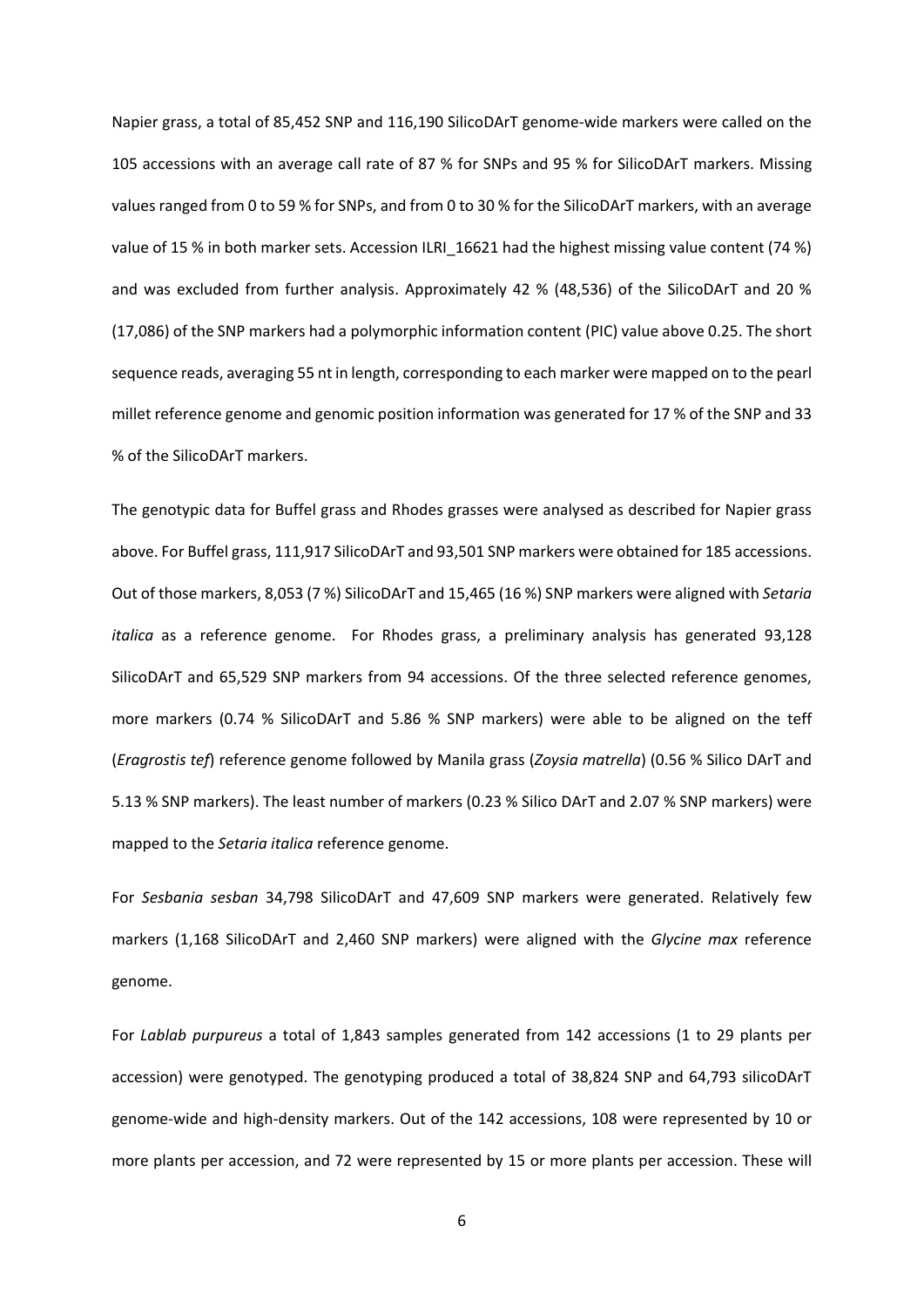be used for the study of within and between accession diversity, an analysis which is currently being undertaken. Distribution of PIC and He values of the markers are shown in figure 5.

# **Diversity and population structure**

In the Napier grass population, diversity and population structure have previously been evaluated and presented using 980 highly polymorphic and independent SNP markers (pruned for LD at  $r^2 = 0.5$ ) distributed across the genome, which were selected from the 85,452 genome-wide SNP markers (Muktar et al., 2019). The presence of subpopulations within the accessions was analysed with the 980 SNP markers described above, using the software STRUCTURE, PCA and UPGMA clustering methods. The analysis revealed the presence of between 2 and 7 sub-groups in the Napier grass population. The STRUCTURE analysis detected two major groups, with the collection from ILRI predominantly represented in Group I and most of the EMBRAPA collections assigned to Group II. However, this analysis also indicated the presence of up to 5 possible sub-groups, described in detail in Muktar et al., 2019. UPGMA further clustered the accessions into seven sub-groups (figure 1a), and Groups I, II, III, V, and VI were highly consistent with the STRUCTURE classification (figure 1b). Group IV and VI mainly consist of materials from ILRI and Groups I, II and III are mainly EMBRAPA materials, with Groups V and VII containing material from both collections. The eight C*. purpureus* x *P. glaucum* hybrids were distributed across groups IV (ILRI\_16835 and ILRI\_16837), V (ILRI\_16834 and ILRI\_16838), and VI (ILRI\_15357, ILRI\_16840, ILRI\_18662 and ILRI\_14982).

For Buffel grass, diversity and population structure analysis using 1,000 selected SNP markers distributed across the reference genome revealed the presence of two main groups with further subgroups in the collection (figure 2 a and b).

For Rhodes grass, cluster analysis using 10,111 SNP markers with no missing data clearly showed two differentiated groups (figure 3).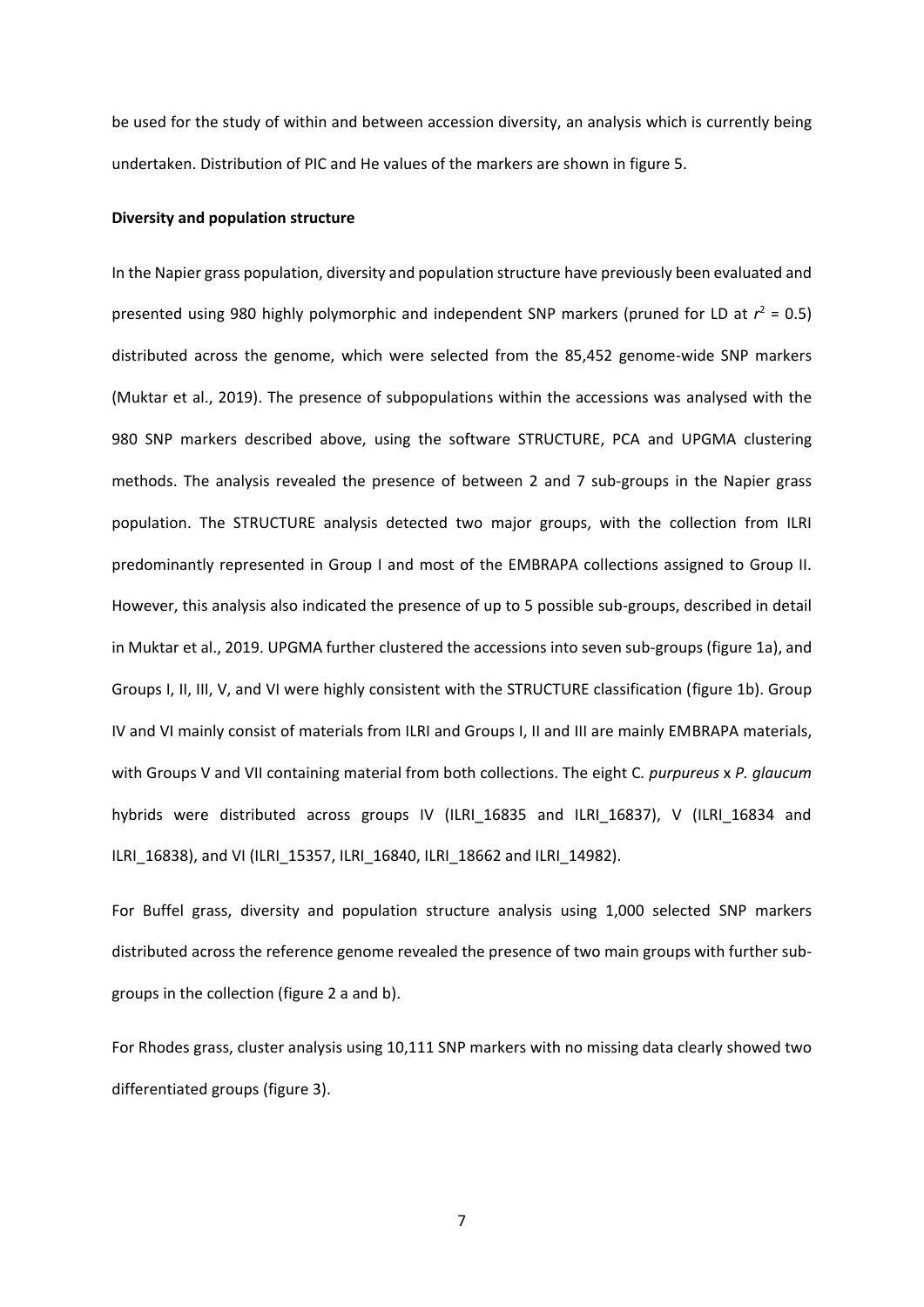A preliminary cluster analysis of the *Sesbania sesban* data with SNP markers filtered for polymorphic information content (PIC) ≥0.2 and missing value ≤30% is shown in figure 4.

#### **Phenotyping morphological traits:**

The performance of Napier grass genotypes for agro-morphological and feed quality traits were assessed over three wet and three dry seasons harvests during 2018. Significant variations were observed among the genotypes for plant height, leaf size, stem diameter, tiller number, biomass yield and water use efficiency, that indicated the existence of phenotypic variability among the experimental accessions (figures 6, 7 and 8). Similarly, results from forage quality analysis from leaf and stem tissues showed significant differences among genotypes, particularly for Acid detergent fibre (ADF), Neutral detergent fibre (NDF), Acid detergent lignin (ADL), Organic matter (OM), Dry matter (DM), Total nitrogen (N), Crude protein (CP), *In vitro* organic matter digestibility (IVOMD) and Metabolizable energy (Me). These results indicate a substantial opportunity for the improvement of different forage quality traits in Napier grass (figure 9).

# **Identification of sub-sets**

Mini core subsets of Napier grass were identified using a combined analysis of genotypic and phenotypic data based on 68 accessions (Muktar et al., 2019). The initial phenotypic trait data (table 4) were used to complement the selected 980 genome-wide SNP marker data in the analysis. UPGMA analysis clustered the 68 accessions into seven sub-groups, and each sub-group was well represented in the subsets. Forage biomass traits, total fresh weight per plant (TFWPP) and total dry weight per plant (TDWPP), were highly variable among accessions in the sub-groups. Groups II and IV had higher mean values while groups I and VII had lower mean values for both traits when grown under optimal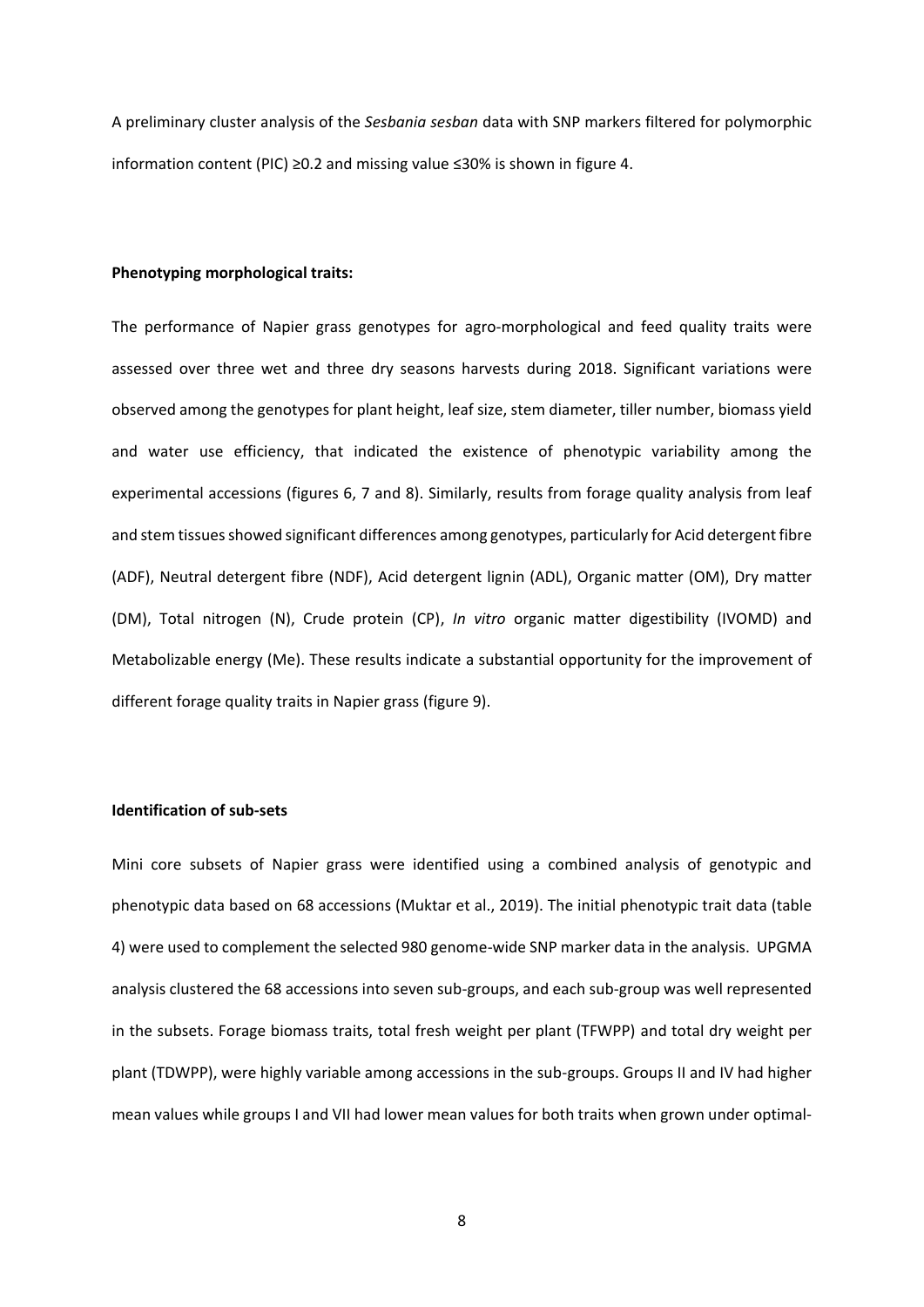water conditions. A similar trend was observed when grown under water-deficit conditions, except that group IV had an average mean value in this case.

A subset of 14 (20%) accessions representing the range of phenotypic and genetic diversity in the 68 Napier grass accessions was identified for both optimal-water and water-deficit conditions and seven accessions are common between the two subsets (table 5).

Mini core subsets of Buffel grass were also created based on the genotypic (silicoDArT and SNP) data generated from the collection and some historical feed quality data (not shown). The 'corehunter' R package was used for the purpose. Subset analysis for the other species will be undertaken following completion of the full genetic diversity analysis and evaluating the accessions for agronomic performance and nutritional qualities in the field.

#### **Discussion:**

ILRI maintains a collection of more than 18,600 forage germplasm accessions of grasses, herbaceous legumes and browse species at its genebank in Addis Ababa, Ethiopia, as a public good for use for agriculture, research and education for food security. Understanding of genetic diversity in this collection is essential for its management and utilisation in plant breeding, other research and direct use for feed production and security. The determination of genetic diversity in the collection is also essential for the development of trait-based subsets of accessions, and for the identification of genotypes that can be used as parents to develop new germplasm containing specific traits of interest. Furthermore, identifying heterozygosity within selected collections of accessions held in trust will generate information that will facilitate the establishment of a baseline for the diversity of the collections across multiple crops, will be useful for exploring crop evolution, and will support forage plant breeding and genebank management. Genotyping is perceived as a tool to comprehensively characterize collections and reveal the diversity and population structure within and among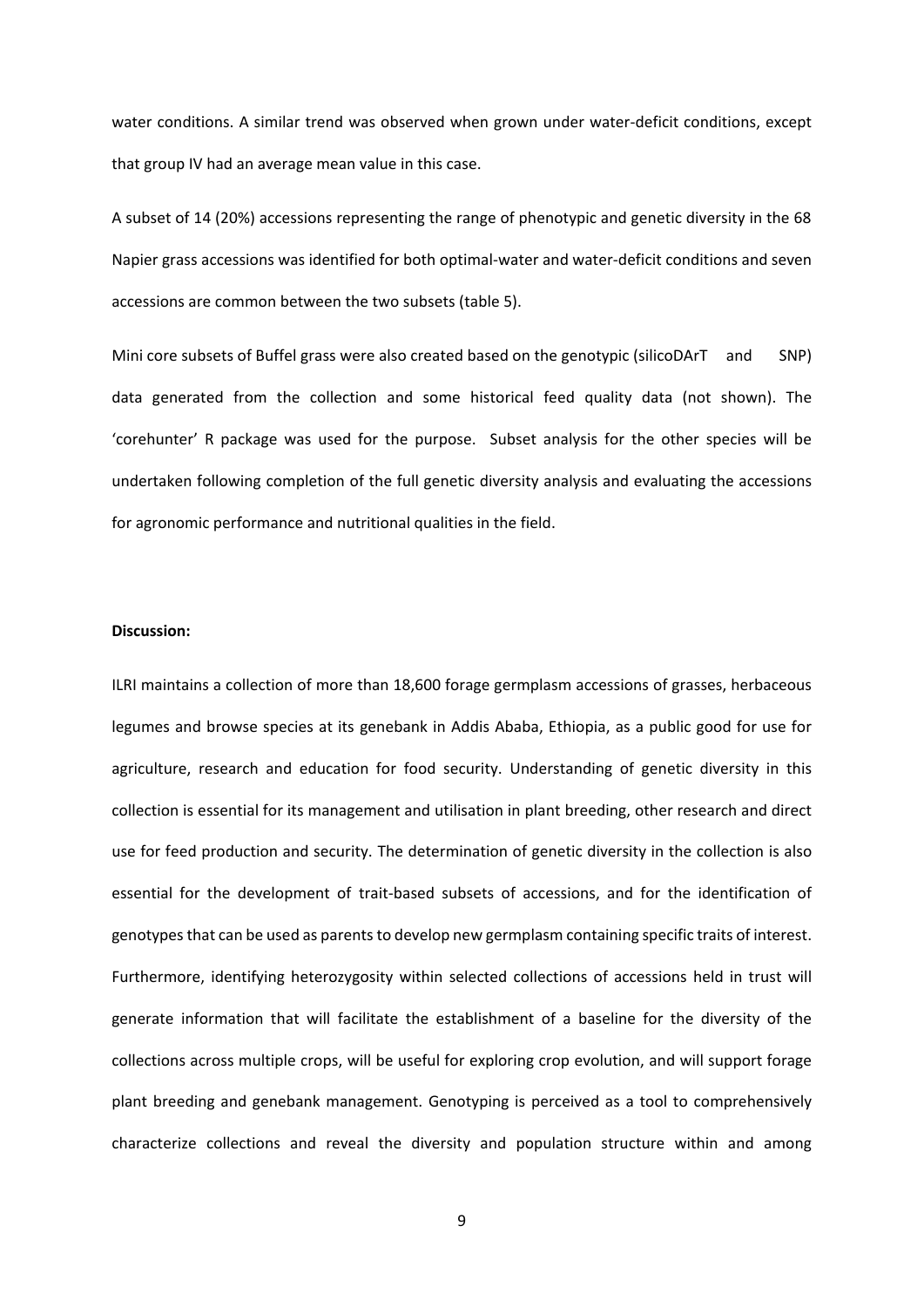germplasm accessions. Here we report on the use of genotyping-by-sequencing (GBS), a robust and affordable genotyping method which uses a combination of genome complexity reduction with restriction enzymes and next generation sequencing to identify large numbers of high-quality genome-wide genetic markers that are suitable for diversity analysis, marker-trait associations and genomic prediction. GBS is a particularly useful technique to use on species with limited genomic information and we have applied this technique to asses genetic diversity in a range of our forage germplasm collections, including: Napier grass; Buffel grass; Rhodes grass; Lablab; and Sesbania. The above species are amongst the germplasm that are most frequently requested and distributed from the ILRI genebank, and they are all in category 1 of the Global Tropical and Sub-Tropical Forages (TSTF) Strategy species prioritisation list (Tables 1 and 2).

GBS analysis revealed a significant amount of diversity held in a small collection of Napier grass accessions (Muktar et al., 2019) and also in the Buffel grass collection (Negawo et al., 2019). The data for Rhodes grass, Sesbania and Lablab are currently being analysed, and a preliminary analysis has indicated the presence of diversity in the collections of Rhodes grass (figure 3) and Sesbania (figure 4).

In Napier grass, genetic diversity and population structure analyses revealed the existence of a substantial amount of variation in the collection (figure 1). This supports previous work by Negawo et al., (2018) who previously identified genetic diversity in this collection using microsatellite markers. The presence of two to seven groups was observed by STRUCTURE, principal component (PCA) and phylogenetic analyses and most of the materials from ILRI and EMBRAPA grouped separately. Analysis of molecular variance (AMOVA) indicated that the seven groups detected are significantly different from each other, with up to 14 % variation among the groups. The high level of diversity and population stratification observed could be attributed to the outcrossing, self-incompatibility (Hanna et al., 2004) and polyploid nature of Napier grass. Furthermore, selection, breeding systems, and variation in geographical origin may also be contributing to the variation seen between the materials derived from the ILRI and EMBRAPA collections.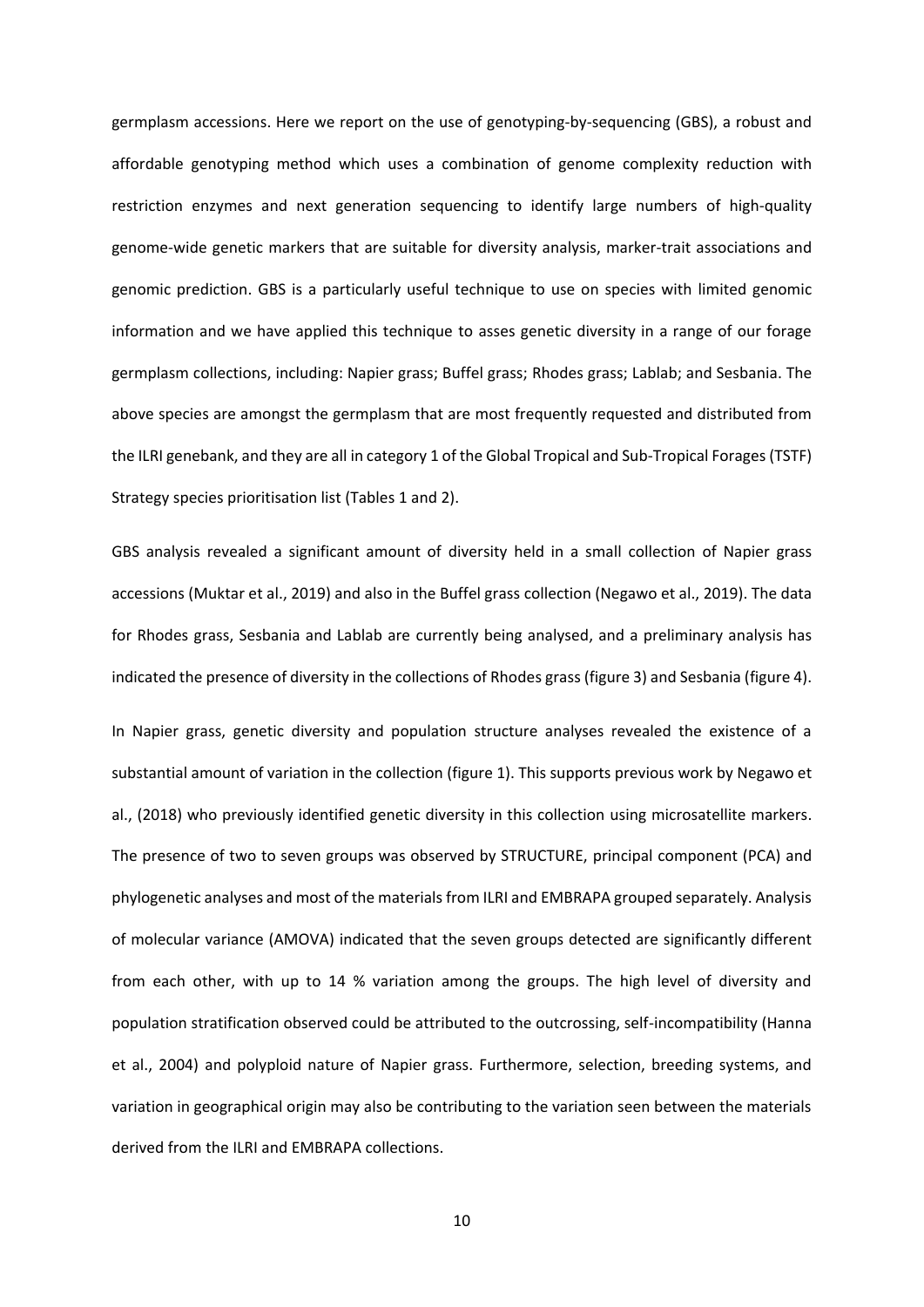Phenotypic analysis of morphological traits, agronomic performance and feed quality characteristics in Napier grass indicated the existence of phenotypic variability among the experimental accessions that would potentially identify highly productive accessions for promotion in support of livestock production both in water stressed and irrigated forage production areas. This adds to a previous study by Wouw et al. (1999) that also identified phenotypic variation in the ILRI collection.

In the Buffel grass collection, diversity and population structure are shown in figure 2. Two main groups were identified, with the possibility of identifying additional sub-groups, in the collection. Here too a previous study by Ricardo et al. (2017) had identified phenotypic variation in this collection and efforts are underway to put these various sources of data together for a more comprehensive analysis of the collection.

# *Sub-setting*

In Napier grass, subsets were identified based on a combined analysis of GBS and phenotypic data. Only a few accessions were selected for the subsets but they well represent the overall genetic and phenotypic diversity of the collections. Based on a stress tolerance index (Fernandez, 1992) and water use efficiency analysis in the water deficit experiment in the 2018 dry season, accessions 16791, 16792, 16800, BAGCE100, 16801, 16802, 16819, 18438, 16786 and CNPGL 93-37-5 showed higher WUE (figures 8 & 9) and as such offer potential candidates for improved performance under dry conditions. For high biomass production during irrigation accessions 16791, 16819, 16802, 14983, 16814, 16783, BAGCE 100, BAGCE 30, CNPGL 00-1-1 and CNPGL 92-198-7 were identified as potential promising lines. The high biomass producing genotypes were either tall plants or they produced many tillers, indicating that high biomass production is associated with plant height and tiller number in Napier grass. These accessions offer prime candidates for further evaluation in different areas and production systems. Evaluating these subsets, which consist of only a few genotypes, will save time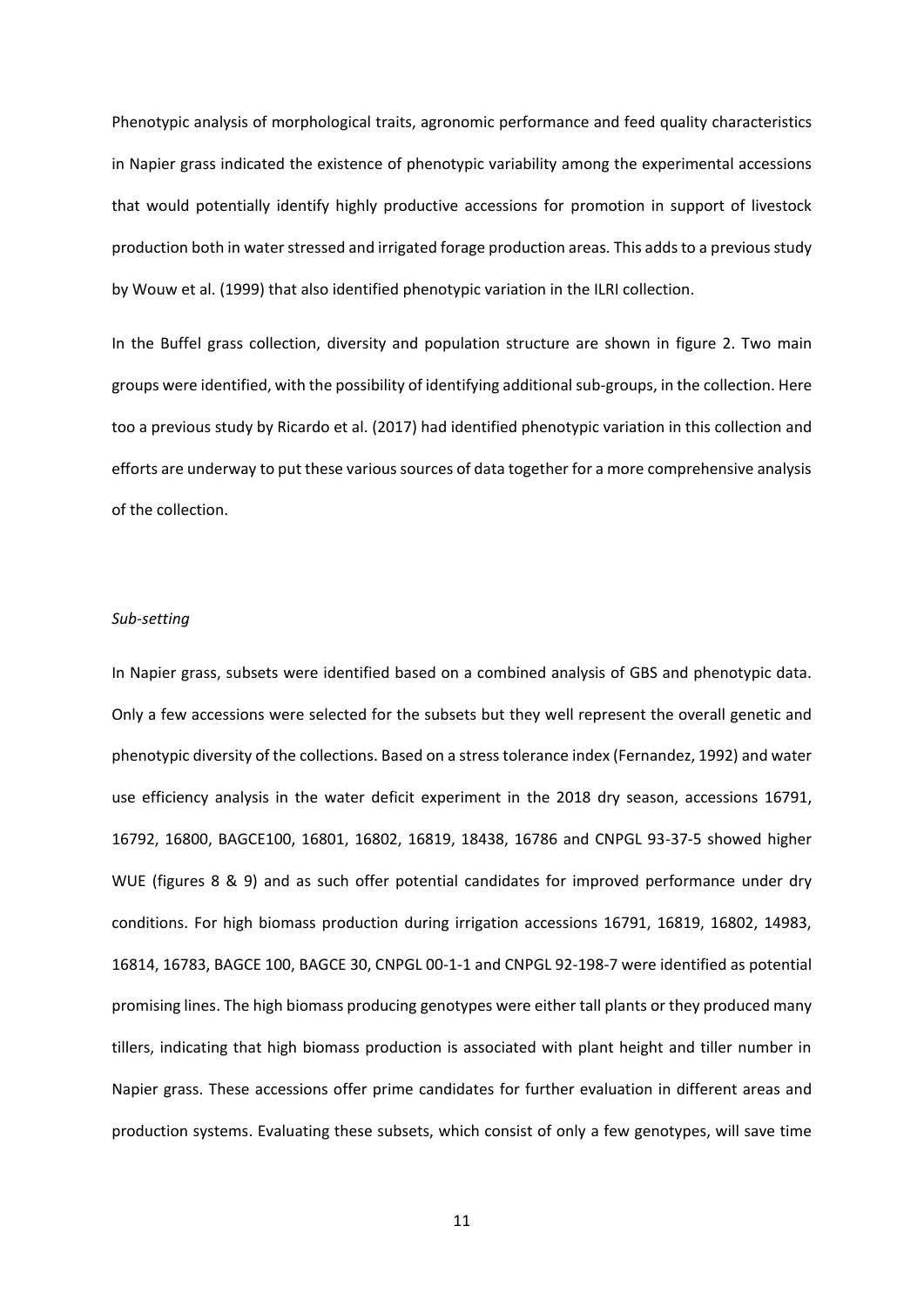and resources when compared to evaluating the whole collection for target traits. The subsets can also serve as reference sets, representing the genetic diversity of the whole collection.

Trait specific subset identification for the other species will follow the analysis of GBS data, field phenotyping and feed quality analysis and the combined analysis of genotypic and phenotypic data.

# **Conclusion**:

We have used GBS to identify the diversity held in forage germplasm collections of Napier grass and Buffel grass. Phenotypic assessment of the Napier grass collection on the field for agronomic traits enabled the identification of subsets of accessions for drought tolerance and biomass productivity. Evaluation of these subsets across ecologies and seasons may further lead to the identification of bestbet accessions for those environments. A large number of SNP and SilicoDArT markers were generated that could be useful for diversity assessment in germplasm collections of other collections and related forage species.

### **Acknowledgements:**

The authors gratefully acknowledge the support of: Federal Ministry for Economic Cooperation and Development (BMZ), Genebank uplift Funding from Germany; Germany-GIZ-Deutsche Gesellschaft für Internationale Zusammenarbeit, Gap Funding for Forage Selection and Breeding Activities; Rural Development Administration (RDA) of the Republic of Korea, project on the development of new forage genetic resources and their utilization; The CGIAR Research Program on Livestock. The authors would also like to thank EMBRAPA for making their germplasm and breeding lines available for the study through the Africa Brazil Agricultural Innovation Marketplace Project.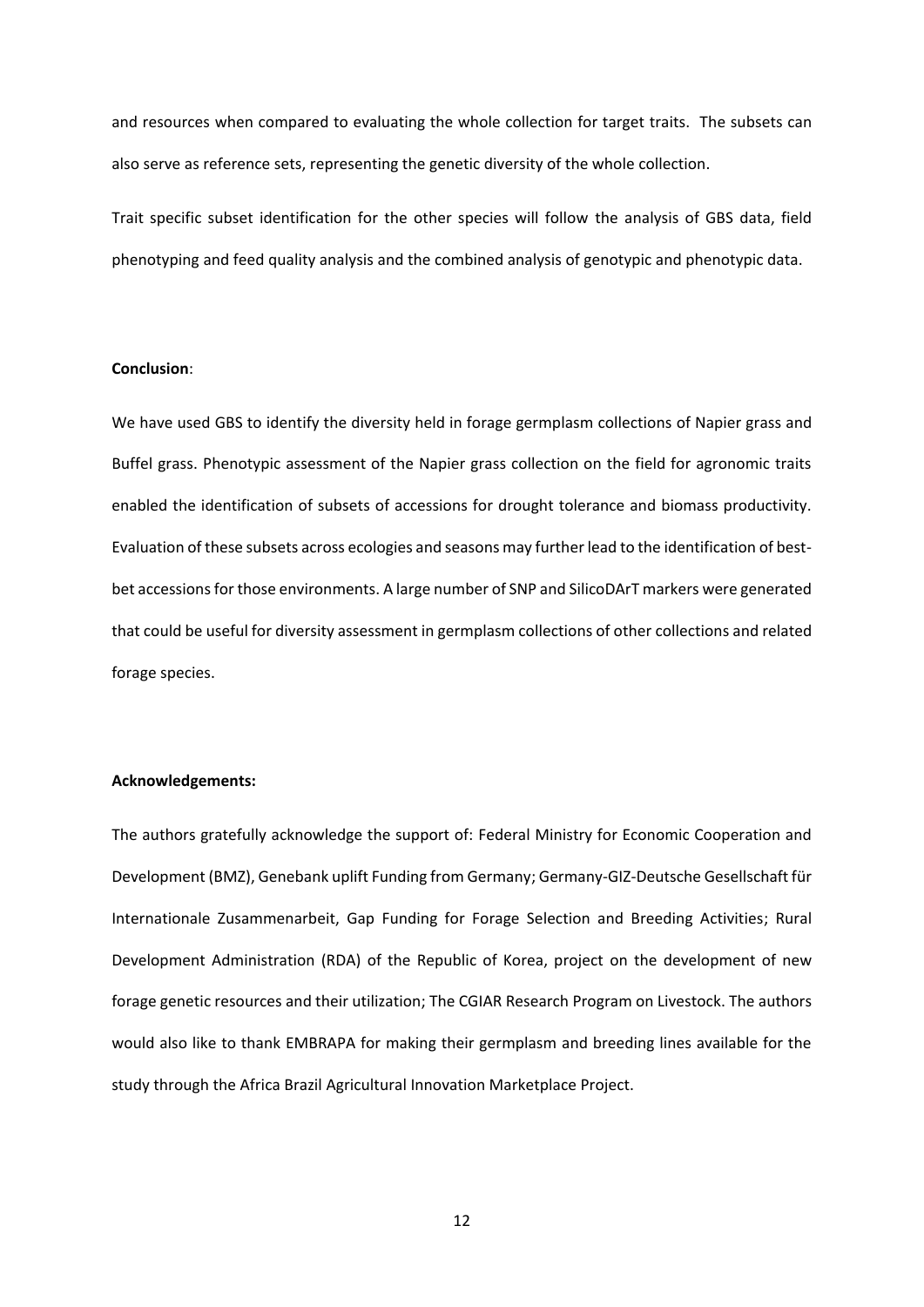### **References:**

- De Beukelaer, H., Davenport, G. F. & Fack, V. Core Hunter 2018. Flexible core subset selection. *BMC Bioinformatics* **19,** 1–12
- Fernandez, G.C.J. 1992. Effective selection criteria for assessing plant stress tolerance. p. 257-270. In Adaptation of food crops to temperature and water stress: Proceedings of an International Symposium, Taiwan, China. 13-18 August. Publication nr 93-410. 531 p. Asian Vegetable Research and Development Center, Taipei, China.
- Food and Agriculture Organization of the United Nations (FAO) 2009. The International Treaty on Plant Genetic Resources for Food and Agriculture
- Galili, T. 2015. Dendextend: An R package for visualizing, adjusting and comparing trees of hierarchical clustering. *Bioinformatics* **31,** 3718–3720.
- Habte Ermias, Meki Shehabu and Chris S. Jones 2019. Performance of Napier grass genotypes under optimum and water stress conditions (*In preparation*).
- Hanna, W. W., Chaparro, C. J., Mathews, B. W., Burns, J. C. & Sollenberger, L. E. 2004. *Perennial Pennisetums* (eds. Moser, L. E., Burson, B. L. & Sollenberger, L. E.) 503–535 (American Society of Agronomy Monograph).
- Kilian, A. *et al.* 2012 Diversity arrays technology: a generic genome profiling technology on open platforms. *Methods Mol Biol.* **888**, 67–89. doi: 10.1007/978-1-61779-870-2\_5
- Muktar, S. Meki, Abel Teshome, Jean Hanson, Alemayehu T. Negawo, Ermias Habte, Jean-Baka Domelevo Entfellner, Ki-Won Lee, and Chris S. Jones 2019. Genotyping by sequencing provides new insights into the diversity of Napier grass (*Cenchrus purpureus*) and reveals variation in genome-wide LD patterns between collections, Scientific Reports 9:6936.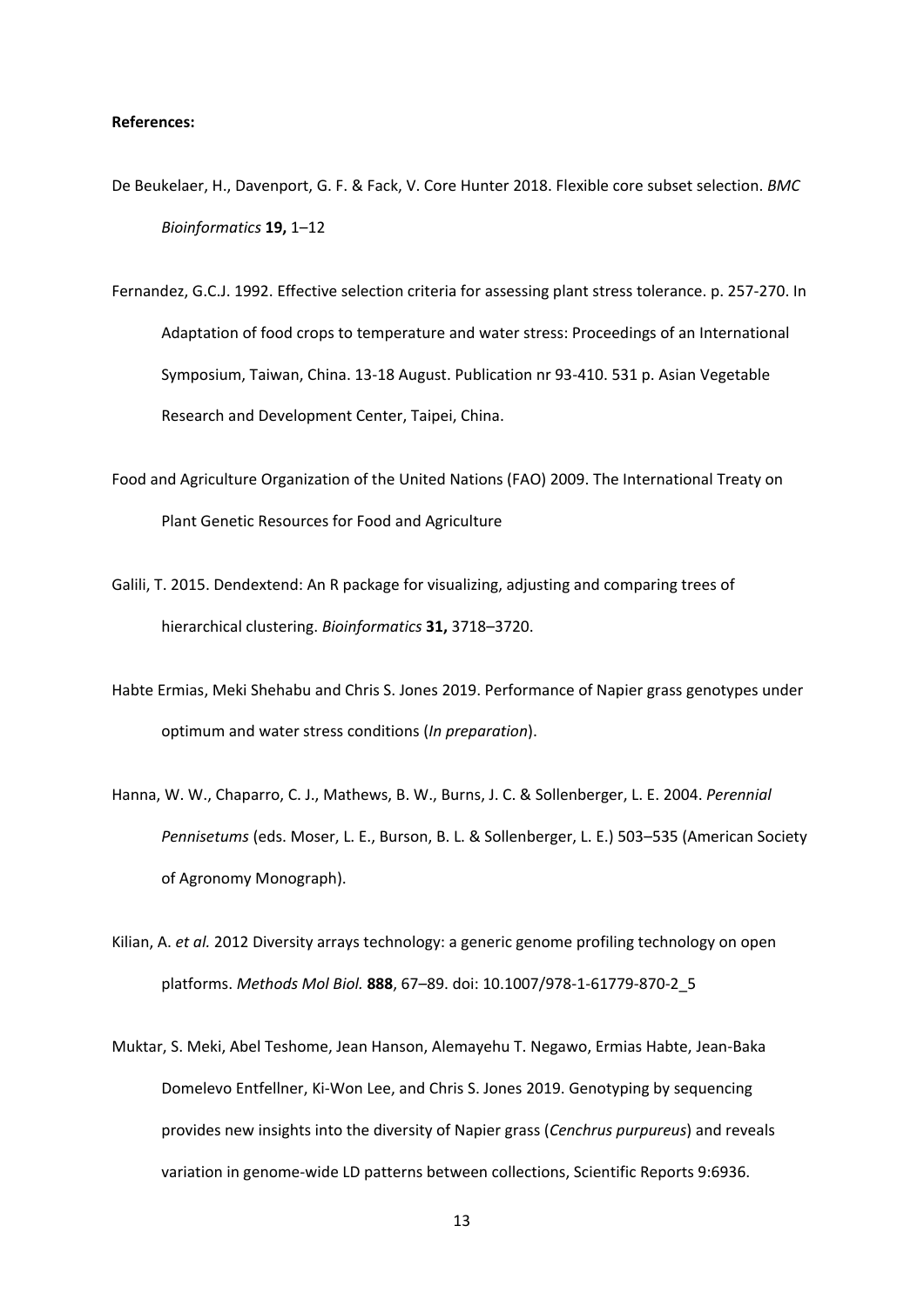- Negawo, A. T., Jean Hanson, Yilikal Assefa, Alieu Sartie and Chris S. Jones 2019. The first in-depth insight into the genetic diversity of a buffel grass (*Cenchrus ciliaris L*.) collection using genotyping-by-sequencing analysis. Poster presented at the International Forage and Turf Breeding Conference (IFTBC), Lake Buena Vista, FL, USA, March 24-27, 2019.
- Negawo, A. T., Alexandra Jorge, Jean Hanson, Abel Teshome, Meki S. Muktar, Ana Luisa S. Azevedo, Francisco J.S. Lédo*,* Juarez C. Machado and Chris S. Jones 2018. Molecular markers as a tool for germplasm acquisition to enhance the genetic diversity of a Napier grass (*Cenchrus purpureus* syn. *Pennisetum purpureum*) collection. *Trop. Grasslands-Forrajes Trop.* **6,** 58–69.
- Pengelly Bruce and Brigitte Maass 2015. Report on 2016 Implementation of the Tropical and Sub Tropical Forages Strategy.
- Ricardo Alonso Sánchez Gutiérrez, Carlos Raúl Morales Nieto, Jean Hanson3, Eduardo Santellano Estrada1, Pedro Jurado Guerra4, José Francisco Villanueva Avalos5 y Alicia Melgoza Castillo 2017. Forage characterization of ecotypes of buffel grass under temporary conditions in Debre Zeit, Ethiopia. Revista Mexicana de Ciencias Agrícolas Vol.8 Núm.1 01 de enero - 14 de febrero, p. 13-26.
- Wouw MVD, Hanson J, Luethi S 1999. Morphological and agronomic characterisation of a collection of Napier grass (*Pennisetum purpureum*) and *P. purpureum* × *P. glaucum*. Tropical Grasslands 33: 150–158.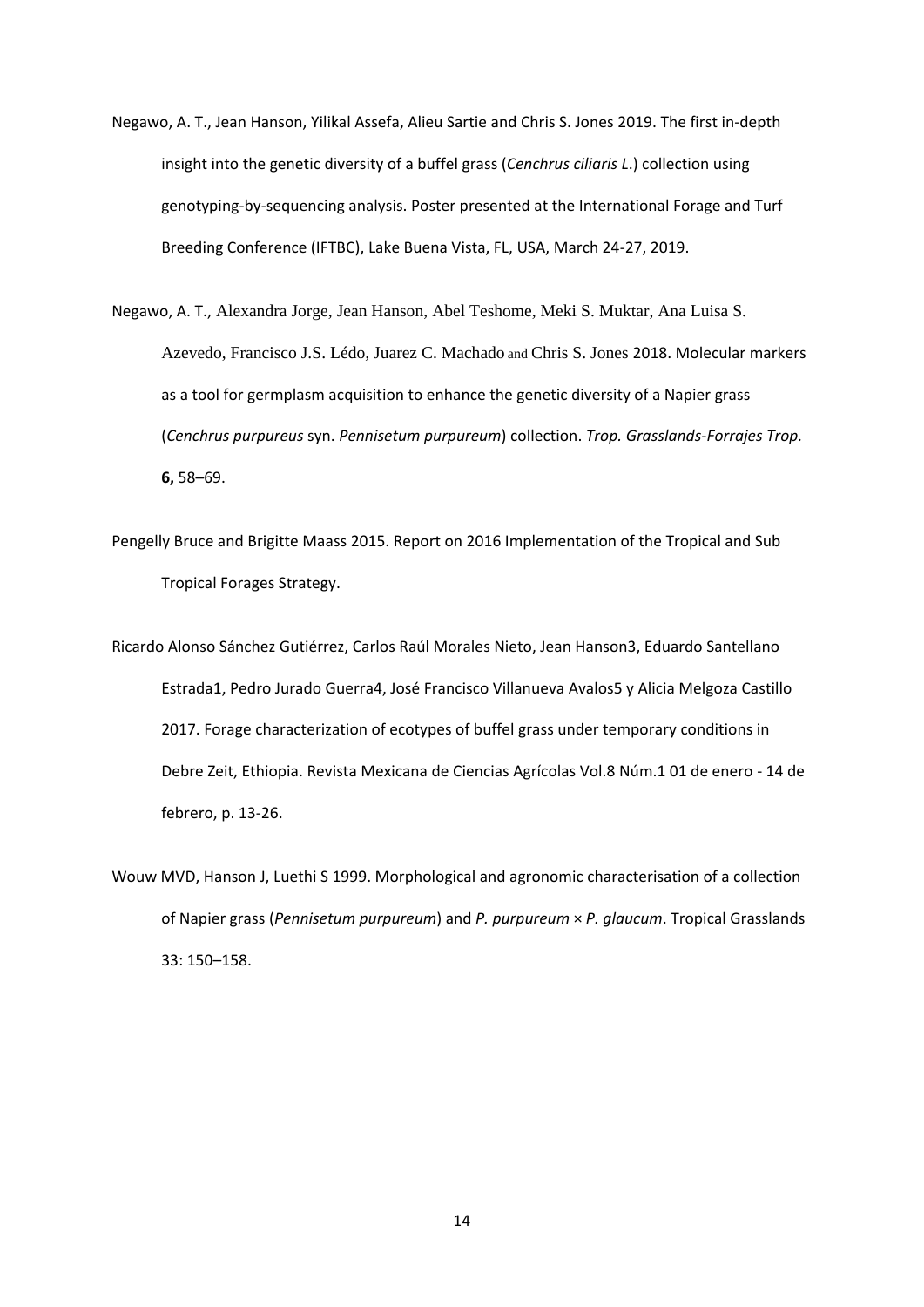| Table 1. Prioritisation categories and their definition. |                                                                                    |  |  |  |  |
|----------------------------------------------------------|------------------------------------------------------------------------------------|--|--|--|--|
| Category                                                 | Definition/explanation of species' category                                        |  |  |  |  |
| 1                                                        | Species of known high value, included in the Tropical forages database             |  |  |  |  |
|                                                          | (www.tropicalforages.info) or commercially useful somewhere                        |  |  |  |  |
| 2                                                        | Identified as high potential for further development towards commercial use or     |  |  |  |  |
|                                                          | emerging as one of high value somewhere                                            |  |  |  |  |
| 3                                                        | Often thought of as being interesting, but never with enough value to advance to   |  |  |  |  |
|                                                          | category 1 or 2                                                                    |  |  |  |  |
| 4                                                        | Recognized anywhere as being of importance through its taxonomic affinity to (even |  |  |  |  |
|                                                          | minor) crop species (crop wild relatives, CWR)                                     |  |  |  |  |
|                                                          | Widely recognized as being of low value for forage or environmental use            |  |  |  |  |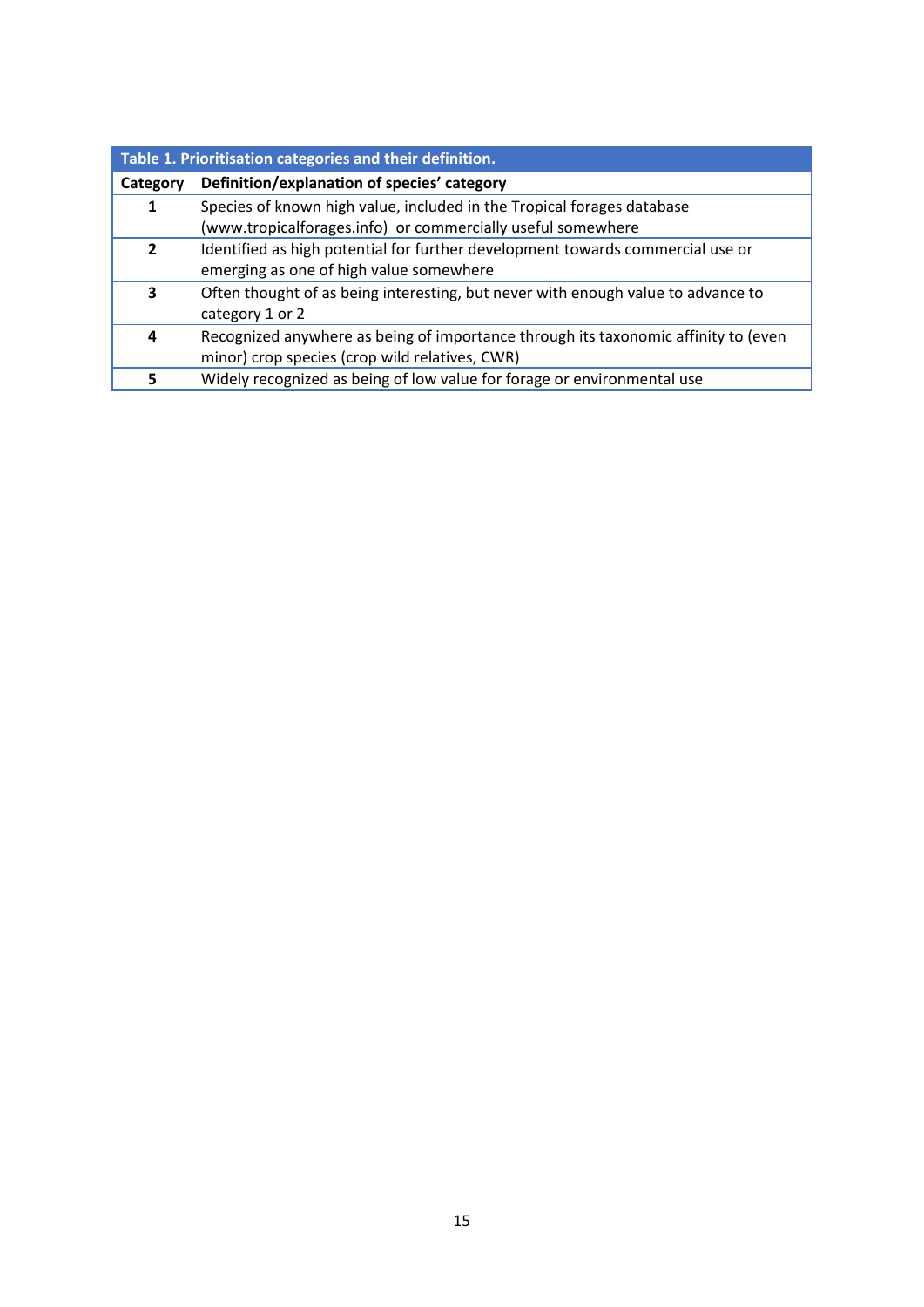Table 2: Distribution of ILRI accessions in the Tropical and Sub-Tropical Forages Strategy prioritisation categories

| <b>Prioritisation Category</b> | Number of accessions |
|--------------------------------|----------------------|
| 1                              | 6132                 |
| 2                              | 551                  |
| 3                              | 2003                 |
| 4                              | 771                  |
| 1, 2, 3                        | 13                   |
| 1, 4                           | 724                  |
| 2,4                            | 195                  |
| 3, 4                           | 170                  |
| 3, 5                           | 94                   |
| 4, 5                           | 3                    |
| 5                              | 4203                 |
| Temperate / Mediterranean      | 1182                 |
| <b>Trees</b>                   | 370                  |
| Others                         | 2229                 |
| Total                          | 18640                |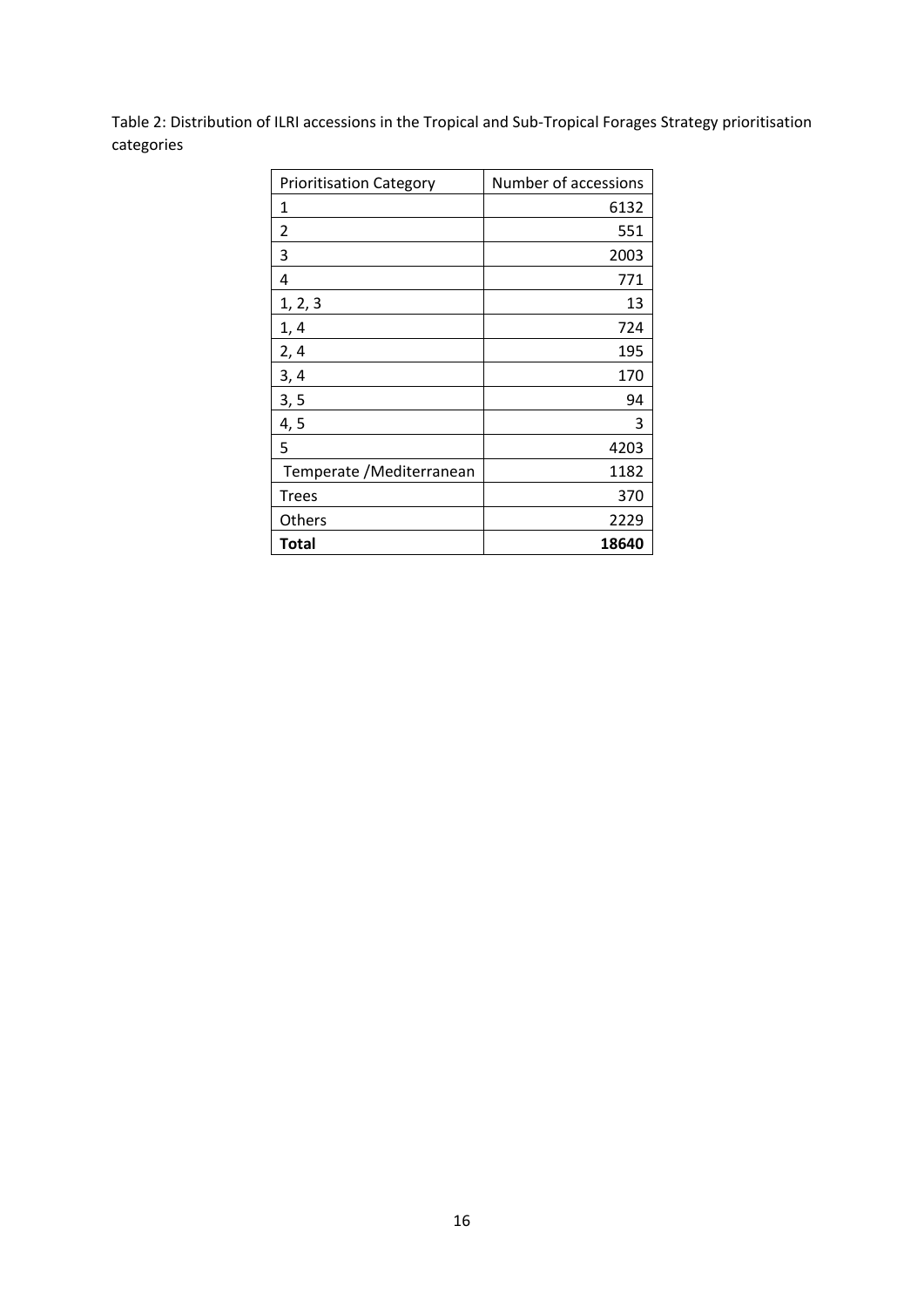| <b>Species</b>     | <b>Number of accessions genotyped</b> | <b>Number of markers</b> |            | <b>Number of Mapped markers (%)</b> |            | Reference genome                  |  |
|--------------------|---------------------------------------|--------------------------|------------|-------------------------------------|------------|-----------------------------------|--|
|                    |                                       | Silico DArT              | <b>SNP</b> | Silico DArT                         | <b>SNP</b> |                                   |  |
| Cenchrus purpureus | 105                                   | 116,190                  | 85,452     | 17 %                                | 33%        | Penissetum glaucum (pearl millet) |  |
| Cenchrus ciliaris  | 185                                   | 111,917                  | 93,501     | 7.2%                                | 16.3%      | Setaria italica (foxtail millet)  |  |
|                    |                                       | 93,128                   | 65,529     | 0.23%                               | 2.07 %     | Setaria italica (foxtail millet)  |  |
| Chloris gayana     | 94                                    |                          |            | 0.74%                               | 5.86%      | Eragrostis tef (teff)             |  |
|                    |                                       |                          |            | 0.56%                               | 5.13 %     | Zoysia matrella (Manila grass)    |  |
| Sesbania sesban    | 41                                    | 34,798                   | 47,609     | 3.36%                               | 5.17 %     | Glycine max (Soybean)             |  |

Table 3. Markers generated GBS studies in forage crops and percentage of the mapped markers onto the selected reference genomes.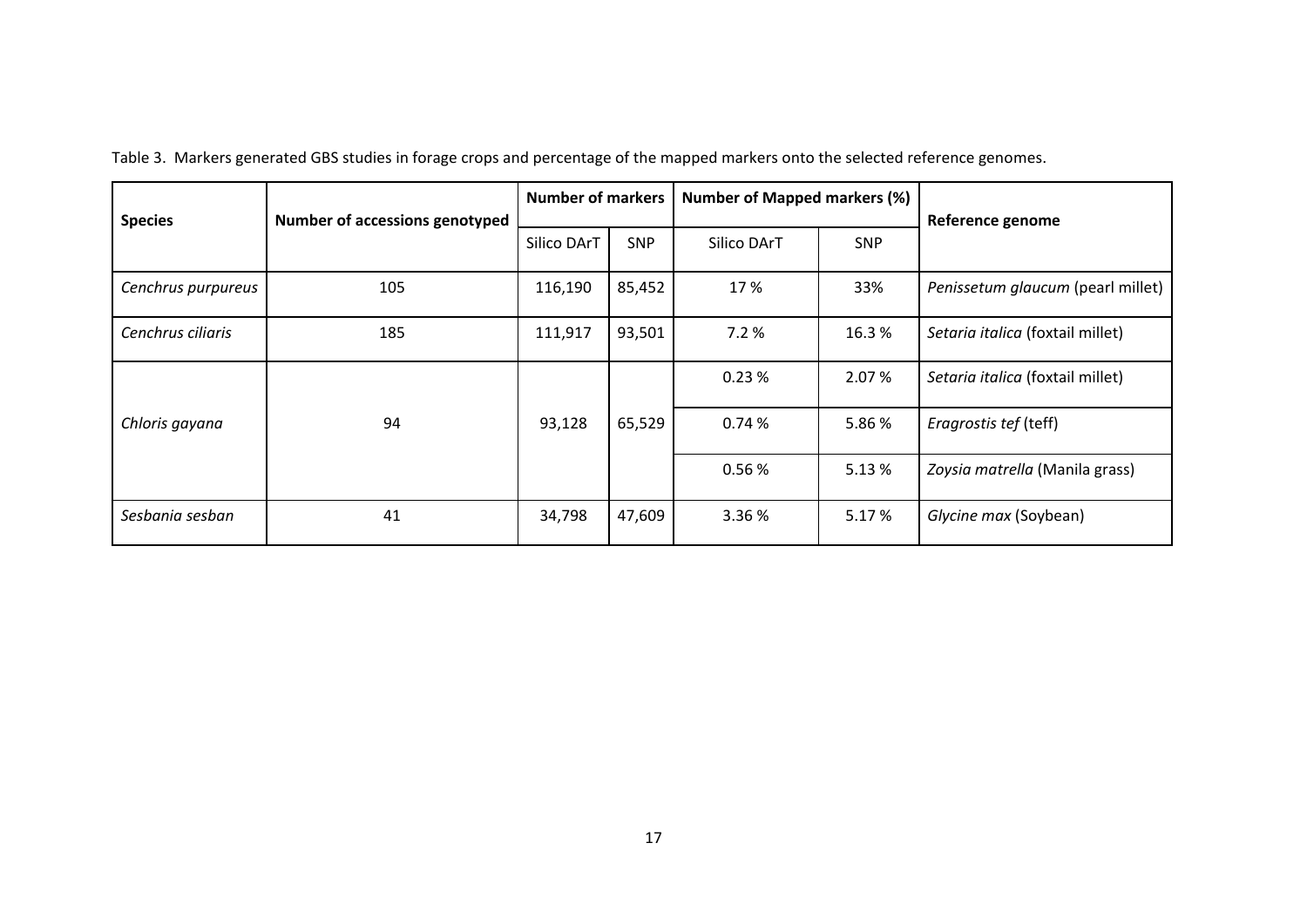|            | Fv/Fm     |           | PI        |           | TFWPP(g/plant) |           | TDWPP(g/plant) |           |
|------------|-----------|-----------|-----------|-----------|----------------|-----------|----------------|-----------|
| Genotype   | <b>OW</b> | <b>WD</b> | <b>OW</b> | <b>WD</b> | <b>OW</b>      | <b>WD</b> | <b>OW</b>      | <b>WD</b> |
| ILRI 1026  | 0.72      | 0.61      | 1.7       | 1.25      | 122.9          | 58.76     | 34.62          | 19.81     |
| ILRI 14355 | 0.74      | 0.69      | 2.85      | 2.11      | 310.67         | 224.67    | 94.06          | 62.24     |
| ILRI 14389 | 0.75      | 0.72      | 3.06      | 1.77      | 194.93         | 104.16    | 56.24          | 29.25     |
| ILRI 14982 | 0.74      | 0.68      | 2.99      | 1.94      | 307.7          | 149.82    | 79.19          | 41.41     |
| ILRI 14983 | 0.73      | 0.69      | 3.41      | 1.97      | 304.76         | 190.68    | 72.94          | 50.11     |
| ILRI 14984 | 0.71      | 0.7       | 2.58      | 2.16      | 387.9          | 189.24    | 111.13         | 57.27     |
| ILRI 15357 | 0.75      | 0.73      | 3.55      | 3.25      | 294.03         | 167.24    | 81.51          | 48.42     |
| ILRI 15743 | 0.75      | 0.7       | 3.38      | 2.26      | 221.7          | 167.34    | 55.6           | 44.5      |
| ILRI 16782 | 0.74      | 0.76      | 3.25      | 4.7       | 187.87         | 139.94    | 51.21          | 35.1      |
| ILRI_16783 | 0.56      | 0.67      | 1.09      | 1.78      | 284.47         | 72.89     | 77.67          | 19.8      |
| ILRI 16784 | 0.74      | 0.69      | 3.01      | 2.06      | 184.81         | 181.25    | 49.64          | 47.83     |
| ILRI 16785 | 0.7       | 0.69      | 1.64      | 1.37      | 315.95         | 194.94    | 84.61          | 63.68     |
| ILRI_16786 | 0.71      | 0.72      | 1.69      | 2.78      | 322.39         | 203.85    | 94.42          | 61.98     |
| ILRI 16787 | 0.74      | 0.68      | 2.14      | 1.38      | 262.44         | 83.55     | 72.11          | 23.94     |
| ILRI_16788 | 0.69      | 0.69      | 1.27      | 1.61      | 142.69         | 145.63    | 39.17          | 44.41     |
| ILRI_16789 | 0.71      | 0.68      | 2.18      | 2.44      | 342.49         | 201.72    | 97.59          | 59.6      |
| ILRI 16790 | 0.72      | 0.66      | 2.84      | 2.37      | 76.02          | 37.01     | 17.99          | 9.97      |
| ILRI 16791 | 0.75      | 0.7       | 3.77      | 2.71      | 291.99         | 313.16    | 79.01          | 87.85     |
| ILRI 16792 | 0.73      | 0.68      | 2.35      | 2.38      | 347.47         | 291.4     | 102.81         | 83.71     |
| ILRI 16793 | 0.73      | 0.73      | 3.25      | 3.71      | 375.99         | 181.42    | 111.22         | 50.12     |
| ILRI 16794 | 0.77      | 0.73      | 5.37      | 4.82      | 264.5          | 161.28    | 75.71          | 48.91     |
| ILRI 16795 | 0.74      | 0.71      | 2.79      | 3.02      | 322.89         | 203.99    | 93.51          | 60.72     |
| ILRI_16796 | 0.76      | 0.71      | 4.71      | 2.43      | 135.45         | 65.7      | 63.1           | 19.53     |
| ILRI 16797 | 0.7       | 0.69      | 2.36      | 2.26      | 13.78          | 47.71     | 3.29           | 12.06     |
| ILRI_16798 | 0.73      | 0.71      | 2.58      | 2.53      | 325.68         | 236.78    | 88.49          | 69.74     |
| ILRI 16799 | 0.72      | 0.7       | 1.91      | 1.75      | 120.12         | 64.36     | 29.91          | 17.15     |
| ILRI 16800 | 0.75      | 0.7       | 2.9       | 2.11      | 413.65         | 251.75    | 127.19         | 74.77     |
| ILRI 16801 | 0.72      | 0.72      | 1.72      | 2.71      | 434.76         | 202.42    | 126.66         | 58.48     |
| ILRI 16802 | 0.74      | 0.71      | 3.6       | 2.85      | 276.79         | 287.27    | 75.02          | 77.49     |
| ILRI 16803 | 0.7       | 0.7       | 1.69      | 1.83      | 380.05         | 200.15    | 111.7          | 62.73     |
| ILRI 16804 | 0.73      | 0.71      | 2.43      | 1.71      | 391.56         | 82.84     | 101.7          | 22.05     |
| ILRI 16805 | 0.73      | 0.72      | 2.49      | 2.33      | 39.55          | 46.94     | 8.36           | 13.58     |
| ILRI 16806 | 0.73      | 0.67      | 2.93      | 2.32      | 416.31         | 155.13    | 117.92         | 51.68     |
| ILRI 16807 | 0.7       | 0.69      | 1.96      | 2.49      | 183.95         | 137.32    | 47.14          | 35.78     |
| ILRI 16808 | 0.75      | 0.71      | 3.87      | 3.11      | 104.16         | 65.47     | 31.6           | 19.18     |
| ILRI 16809 | 0.73      | 0.64      | 2.93      | 2.29      | 161            | 107.06    | 47.19          | 32.36     |
| ILRI 16810 | 0.69      | 0.72      | 2.11      | 2.25      | 185            | 128.67    | 40.28          | 38.37     |
| ILRI 16811 | 0.74      | 0.68      | 2.91      | 1.75      | 291.16         | 108.54    | 78.34          | 30.91     |

Table 4. Mean phenotypic data of accessions used for subsetting the Napier grass collection (Muktar et al., 2019)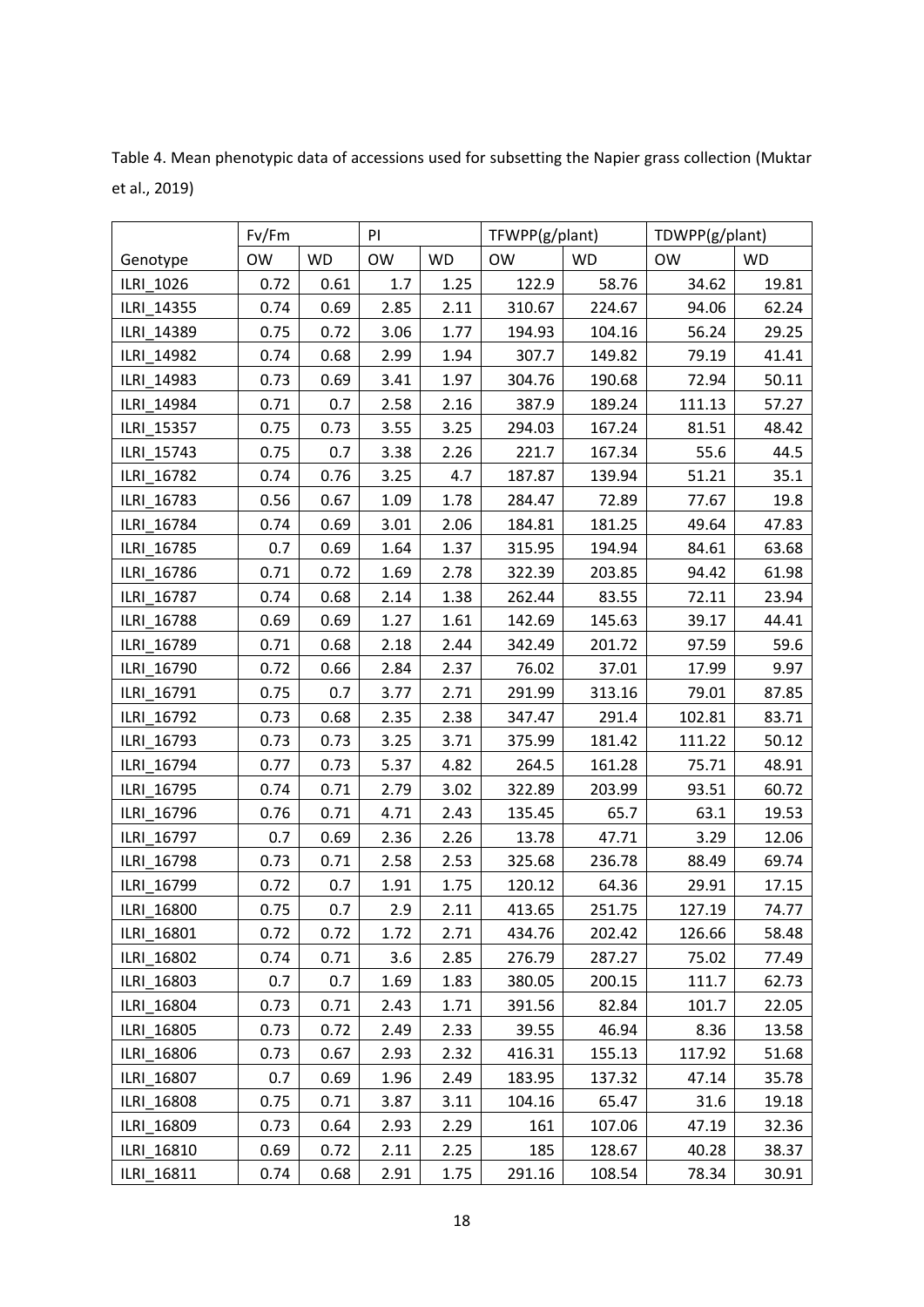| ILRI 16812     | 0.69 | 0.73 | 2.06 | 4.15 | 190.4  | 86     | 52.28  | 21.98 |
|----------------|------|------|------|------|--------|--------|--------|-------|
| ILRI 16813     | 0.74 | 0.64 | 5.25 | 1.5  | 137.93 | 153.37 | 26.53  | 40.48 |
| ILRI_16814     | 0.7  | 0.71 | 2.39 | 3.57 | 291.55 | 139.95 | 73.11  | 36.63 |
| ILRI_16815     | 0.75 | 0.64 | 3.9  | 1.23 | 239.01 | 100.2  | 65.49  | 27.11 |
| ILRI 16816     | 0.76 | 0.76 | 3.75 | 4.94 | 118.12 | 62.08  | 34.35  | 17.49 |
| ILRI 16817     | 0.75 | 0.69 | 3.56 | 1.72 | 198.56 | 82.35  | 51.45  | 23.84 |
| ILRI 16818     | 0.75 | 0.71 | 3.72 | 2.5  | 109.2  | 96.1   | 31.71  | 29.81 |
| ILRI 16819     | 0.75 | 0.71 | 5.02 | 1.88 | 366.63 | 266.45 | 104.47 | 73.15 |
| ILRI 16821     | 0.72 | 0.72 | 2.5  | 2.97 | 123.08 | 106.05 | 33.53  | 31.03 |
| ILRI 16822     | 0.72 | 0.74 | 2.28 | 3.24 | 96.01  | 103.92 | 26.19  | 31.8  |
| ILRI 16834     | 0.75 | 0.73 | 3.1  | 2.47 | 194.79 | 53.76  | 54.93  | 15.97 |
| ILRI 16835     | 0.71 | 0.69 | 1.92 | 2.43 | 137.03 | 44.21  | 33.24  | 12.76 |
| ILRI 16836     | 0.76 | 0.69 | 2.63 | 1.84 | 306.78 | 150.31 | 71.3   | 47.23 |
| ILRI 16837     | 0.73 | 0.66 | 2.55 | 1.11 | 225.16 | 164.55 | 60.73  | 41.64 |
| ILRI_16838     | 0.75 | 0.75 | 3.89 | 3.74 | 131.98 | 111.62 | 33.96  | 31.83 |
| ILRI 16839     | 0.7  | 0.7  | 2.22 | 2.56 | 411.17 | 128.22 | 94.35  | 35.18 |
| ILRI 16840     | 0.71 | 0.68 | 1.89 | 1.11 | 241.16 | 104.71 | 59.81  | 29.37 |
| ILRI 16902     | 0.77 | 0.72 | 3.97 | 3.23 | 207.22 | 173.02 | 61.07  | 50.36 |
| ILRI 18438     | 0.7  | 0.73 | 2.79 | 3.28 | 248.14 | 214.48 | 70.41  | 57.58 |
| ILRI 18448     | 0.7  | 0.72 | 3.65 | 3.62 | 141.79 | 76.48  | 42.49  | 23.24 |
| ILRI 18662     | 0.76 | 0.63 | 3.96 | 1.89 | 4.55   | 38.94  | 1.7    | 7.92  |
| BAGCE_100      | 0.67 | 0.73 | 2.25 | 2.77 | 240.39 | 179.33 | 65.59  | 61.91 |
| BAGCE 17       | 0.71 | 0.59 | 2.07 | 1.34 | 144.31 | 108.33 | 38.16  | 27.61 |
| BAGCE 30       | 0.69 | 0.75 | 1.92 | 3.57 | 368.22 | 254.29 | 89.49  | 70.84 |
| BAGCE 343      | 0.76 | 0.77 | 3.36 | 5.03 | 241.19 | 111.35 | 65.92  | 31.58 |
| BAGCE 53       | 0.74 | 0.72 | 2.73 | 2.54 | 344.48 | 91.93  | 83.73  | 24.93 |
| BAGCE 81       | 0.74 | 0.68 | 2.73 | 1.56 | 229.01 | 62.61  | 56.36  | 17.59 |
| BAGCE 86       | 0.73 | 0.71 | 3.32 | 2.34 | 274.05 | 123.33 | 69.15  | 32.93 |
| BAGCE 90       | 0.72 | 0.71 | 2.69 | 2.36 | 385.86 | 133.88 | 93.74  | 35.84 |
| BAGCE 97       | 0.74 | 0.7  | 3.06 | 2.32 | 191.56 | 126.51 | 45.31  | 34.67 |
| <b>Maximum</b> | 0.77 | 0.77 | 5.37 | 5.03 | 434.76 | 313.16 | 127.19 | 87.85 |
| <b>Minimum</b> | 0.56 | 0.59 | 1.09 | 1.11 | 4.55   | 37.01  | 1.7    | 7.92  |
| Average        | 0.73 | 0.70 | 2.86 | 2.49 | 239.40 | 139.71 | 65.01  | 39.86 |

Fv/Fm =quantum efficiency of photosystem II, PI = performance index, TDWPP=total dry weight per plot, TFWPP= total fresh weight per plot.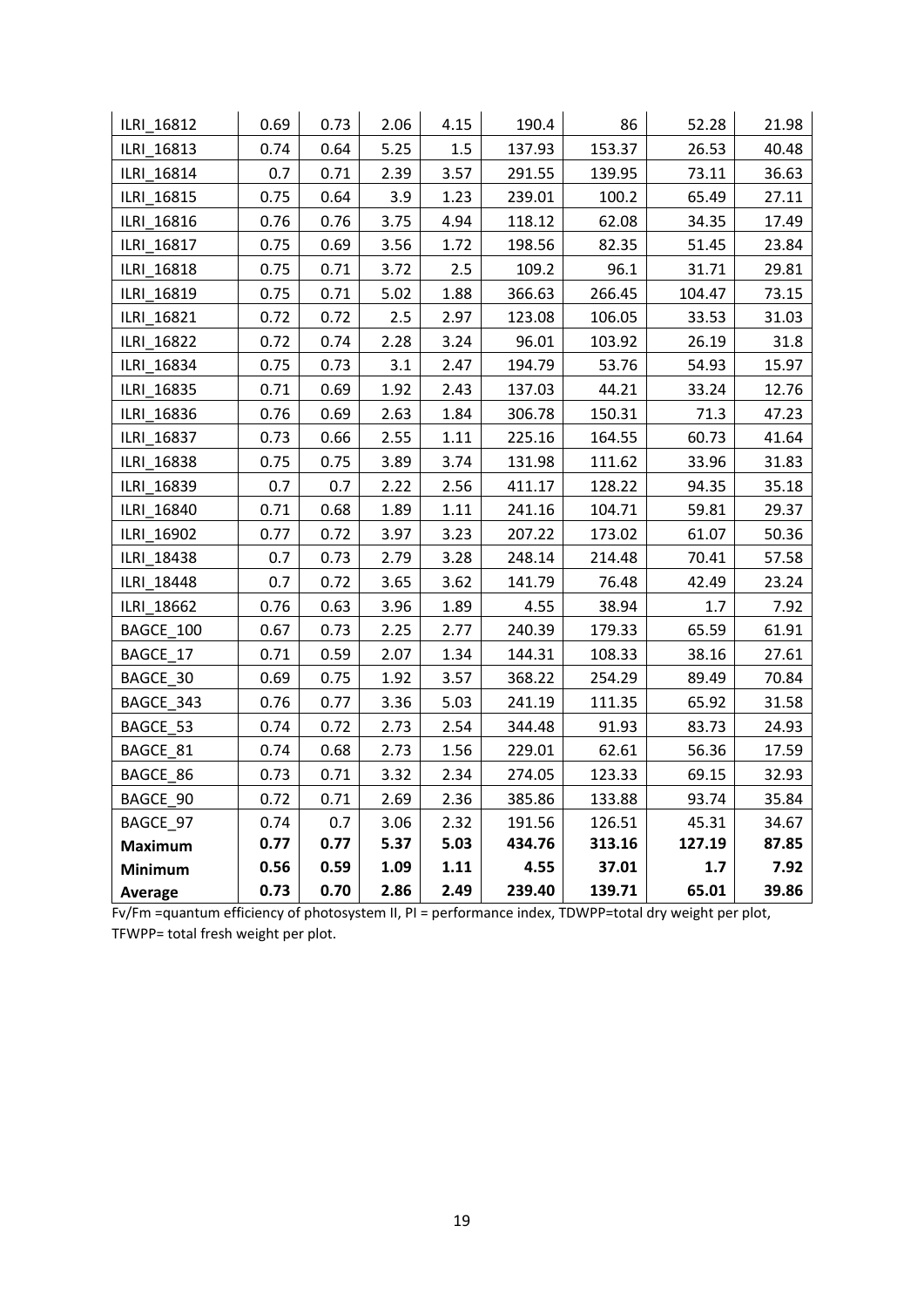|                         |                              | <b>Optimal water</b> |                   | <b>Water-deficit</b>    |                              |            |                   |  |
|-------------------------|------------------------------|----------------------|-------------------|-------------------------|------------------------------|------------|-------------------|--|
| <b>NAME</b>             | <b>Species</b>               | Origin               | <b>Collection</b> | <b>NAME</b>             | <b>Species</b>               | Origin     | <b>Collection</b> |  |
| ILRI_1026*              | C. purpureus<br>C. purpureus | Burundi              | <b>ILRI</b>       | ILRI 1026*              | C. purpureus                 | Burundi    | <b>ILRI</b>       |  |
| ILRI 16840 <sup>*</sup> | x P. glaucum                 | Zimbabwe             | ilri              | ILRI 14389              | C. purpureus                 | Nigeria    | ILRI              |  |
| ILRI_14982              | C. purpureus<br>x P. glaucum | <b>USA</b>           | <b>ILRI</b>       | ILRI 14983              | C. purpureus                 | <b>USA</b> | <b>ILRI</b>       |  |
| ILRI 14984              | C. purpureus                 | <b>USA</b>           | <b>ILRI</b>       | ILRI_16811              | C. purpureus                 | <b>USA</b> | <b>ILRI</b>       |  |
| ILRI_16793*             | C. purpureus                 | Cuba                 | <b>ILRI</b>       | ILRI_16791              | C. purpureus                 | Swaziland  | <b>ILRI</b>       |  |
| ILRI_16794              | C. purpureus                 | Mozambique           | ilri              | ILRI 16793*             | C. purpureus                 | Cuba       | <b>ILRI</b>       |  |
| ILRI_16814*             | C. purpureus                 | <b>USA</b>           | <b>ILRI</b>       | ILRI_16816              | C. purpureus                 | <b>USA</b> | <b>ILRI</b>       |  |
| ILRI_16839              | C. purpureus                 | Zimbabwe             | <b>ILRI</b>       | ILRI_16796              | C. purpureus                 | Zimbabwe   | <b>ILRI</b>       |  |
| ILRI_16819              | C. purpureus                 | <b>USA</b>           | ILRI              | ILRI_16806 <sup>*</sup> | C. purpureus                 | <b>USA</b> | <b>ILRI</b>       |  |
| ILRI_16797              | C. purpureus                 | Zimbabwe             | ILRI              | ILRI 16782              | C. purpureus                 | Tanzania   | <b>ILRI</b>       |  |
| ILRI_16806 <sup>*</sup> | C. purpureus                 | <b>USA</b>           | <b>ILRI</b>       | ILRI 16814*             | C. purpureus                 | <b>USA</b> | <b>ILRI</b>       |  |
| ILRI_16822              | C. purpureus                 | Malawi               | <b>ILRI</b>       | ILRI_16840 <sup>*</sup> | C. purpureus<br>x P. glaucum | Zimbabwe   | <b>ILRI</b>       |  |
| BAGCE_30 <sup>*</sup>   | C. purpureus                 | <b>Brazil</b>        | <b>EMBRAPA</b>    | BAGCE_30 <sup>*</sup>   | C. purpureus                 | Brazil     | <b>EMBRAPA</b>    |  |
| BAGCE 97*               | C. purpureus                 | <b>Brazil</b>        | <b>EMBRAPA</b>    | BAGCE_97*               | C. purpureus                 | Brazil     | <b>EMBRAPA</b>    |  |

Table 5. Napier grass subsets representing the diversity in the collection from the ILRI genebank for evaluation under irrigated and water deficit conditions (Muktar et al., 2019)

\*accession selected in both subsets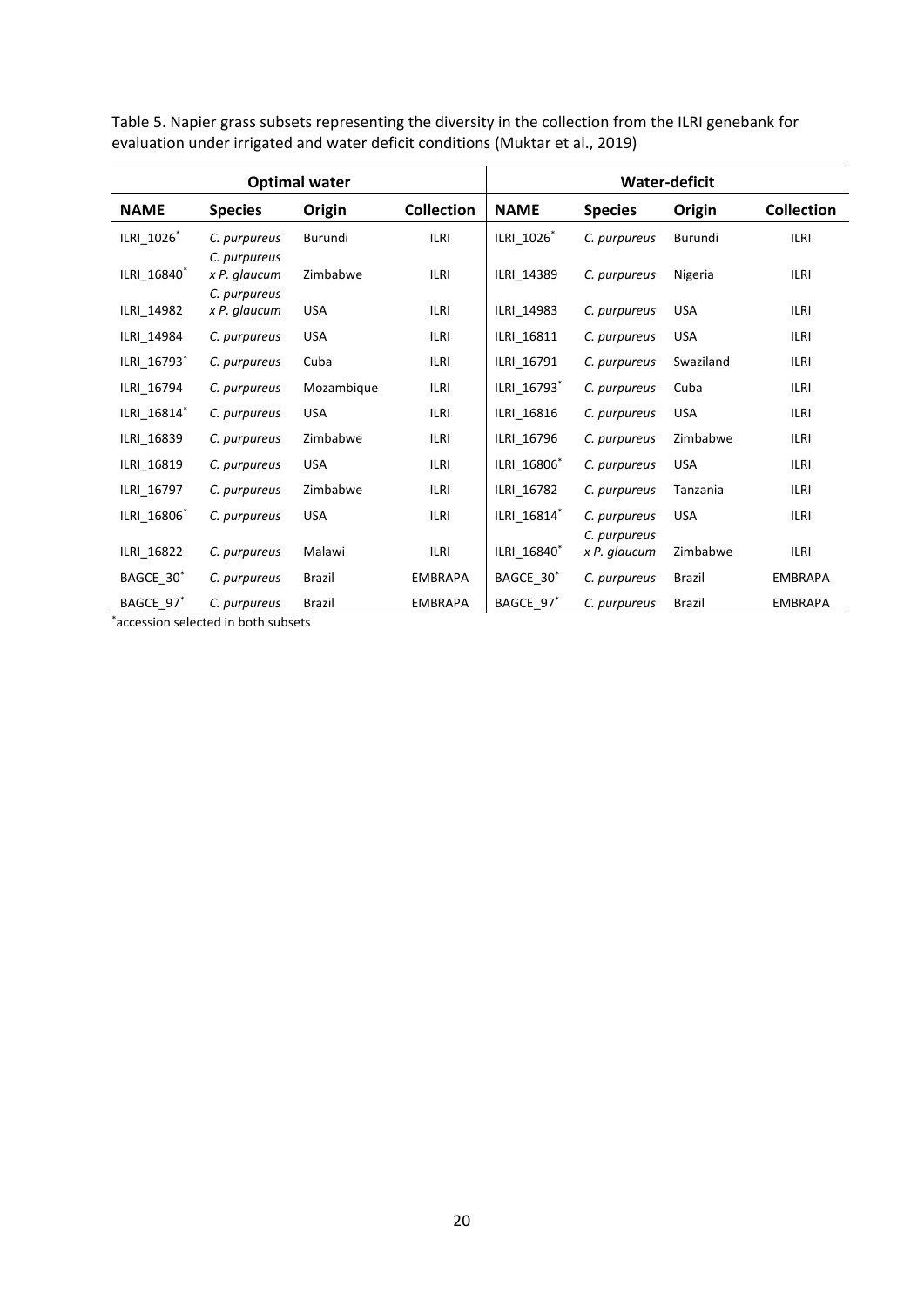

a

*Figure 1. Clusters of 104 Napier grass accessions using selected SNP markers: (a) UPGMA tree showing seven groups; (b) Bar plots based on the admixture model in STRUCTURE, for K = 2 and K = 5. Colours in (a) are according to the STRUCTURE analysis with k = 5. (Muktar et al., 2019).*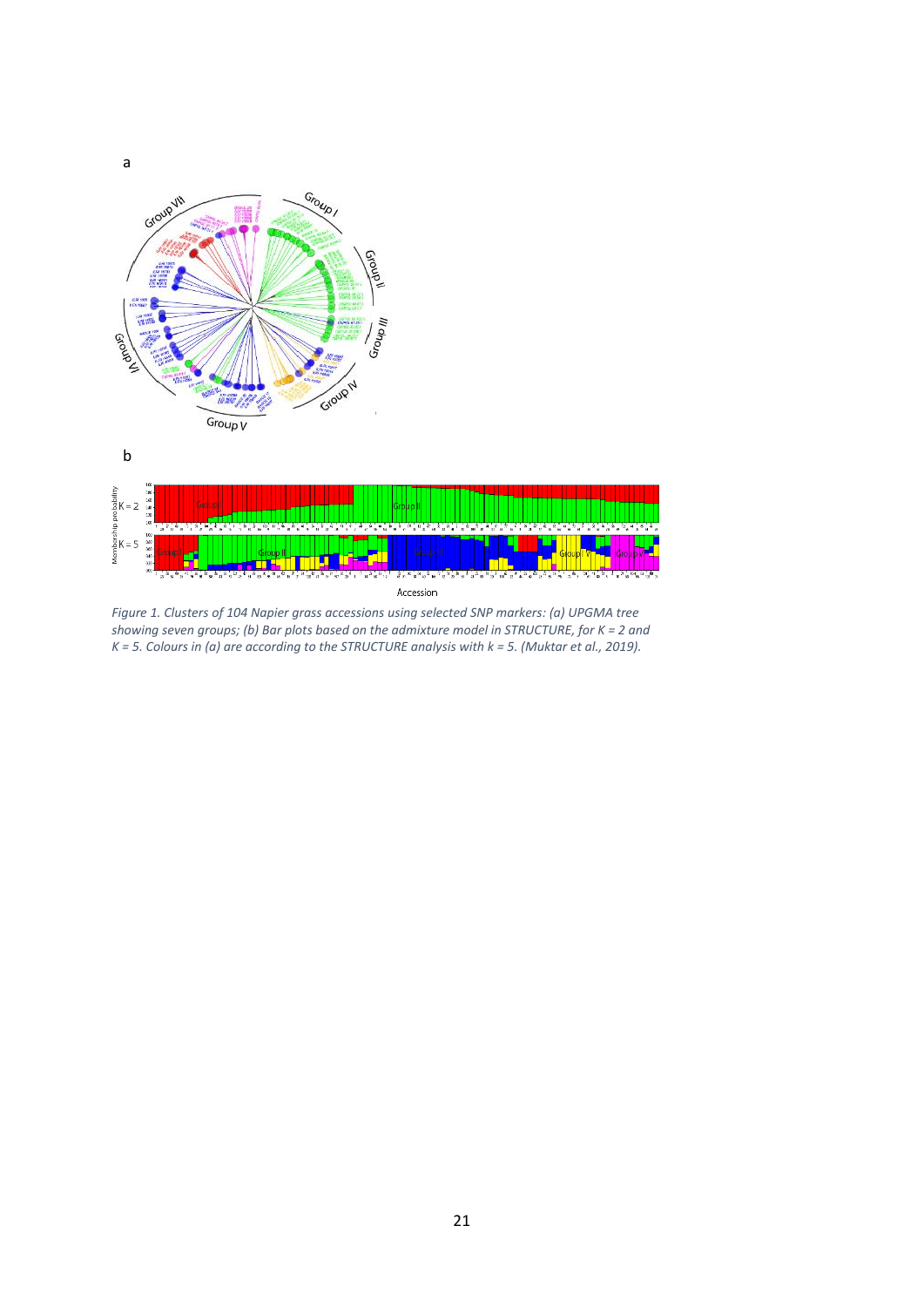

*Figure 2. Population structure of Buffel grass using 1,000 selected SNP markers with (a) cluster analysis of the 185 accessions and; (b) bar plots showing the suggested subpopulations.*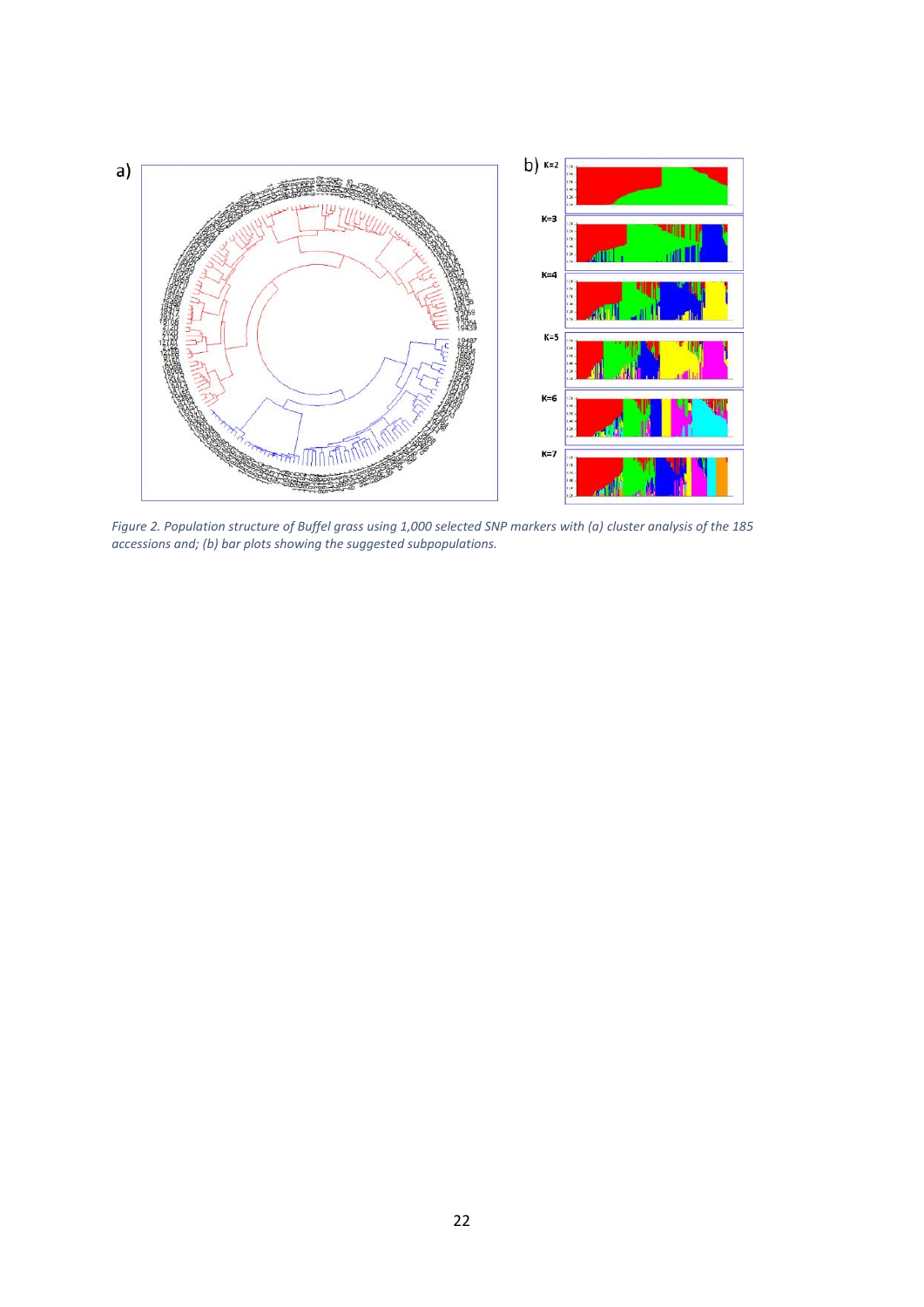

*Figure 3. Cluster analysis of the 94 Rhodes grass accessions using SNP markers clearly showing two differentiated groups.*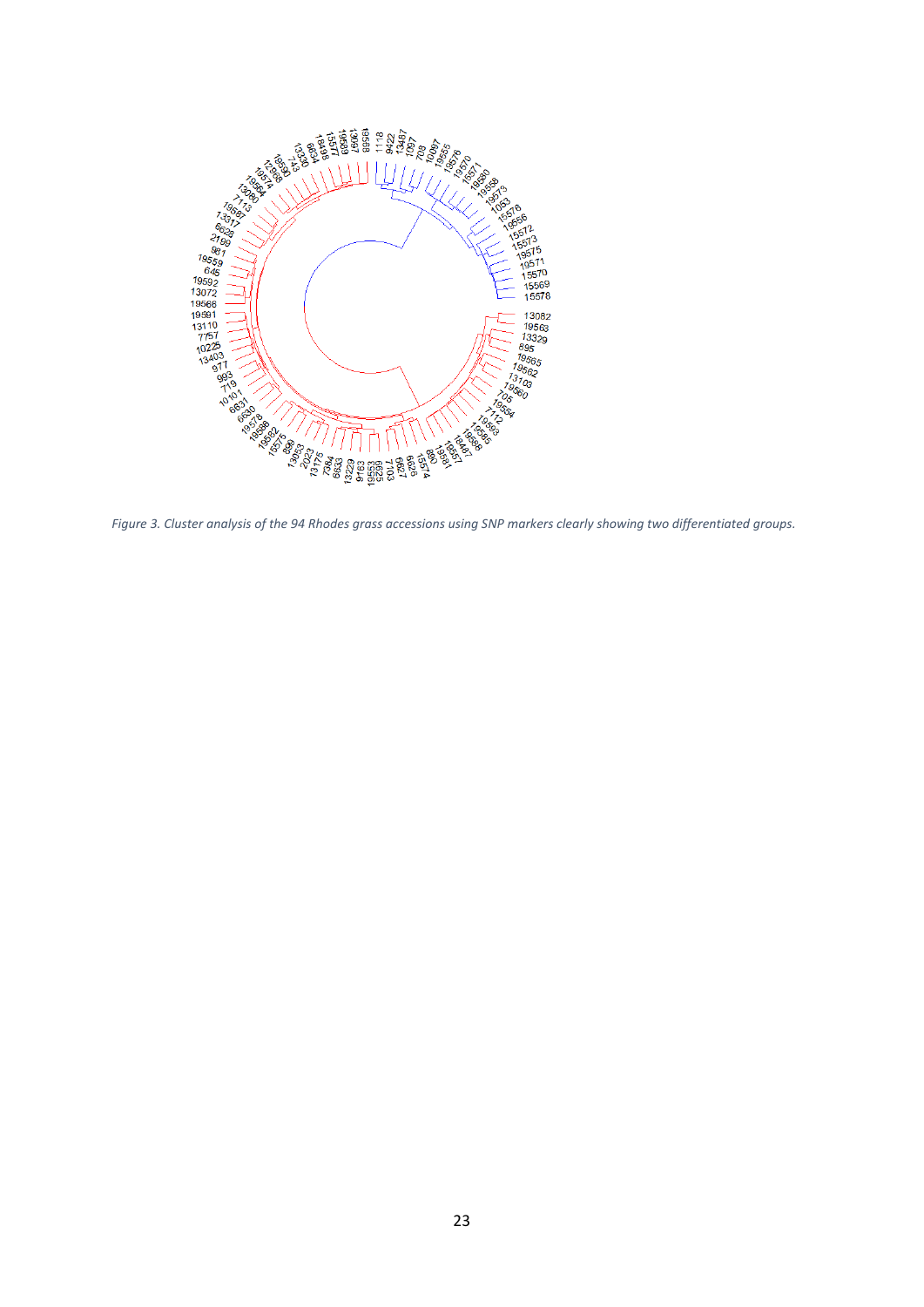# **Cluster Dendrogram**





*Figure 4. Preliminary cluster analysis of the Sesbania sesban collection using SNP markers.*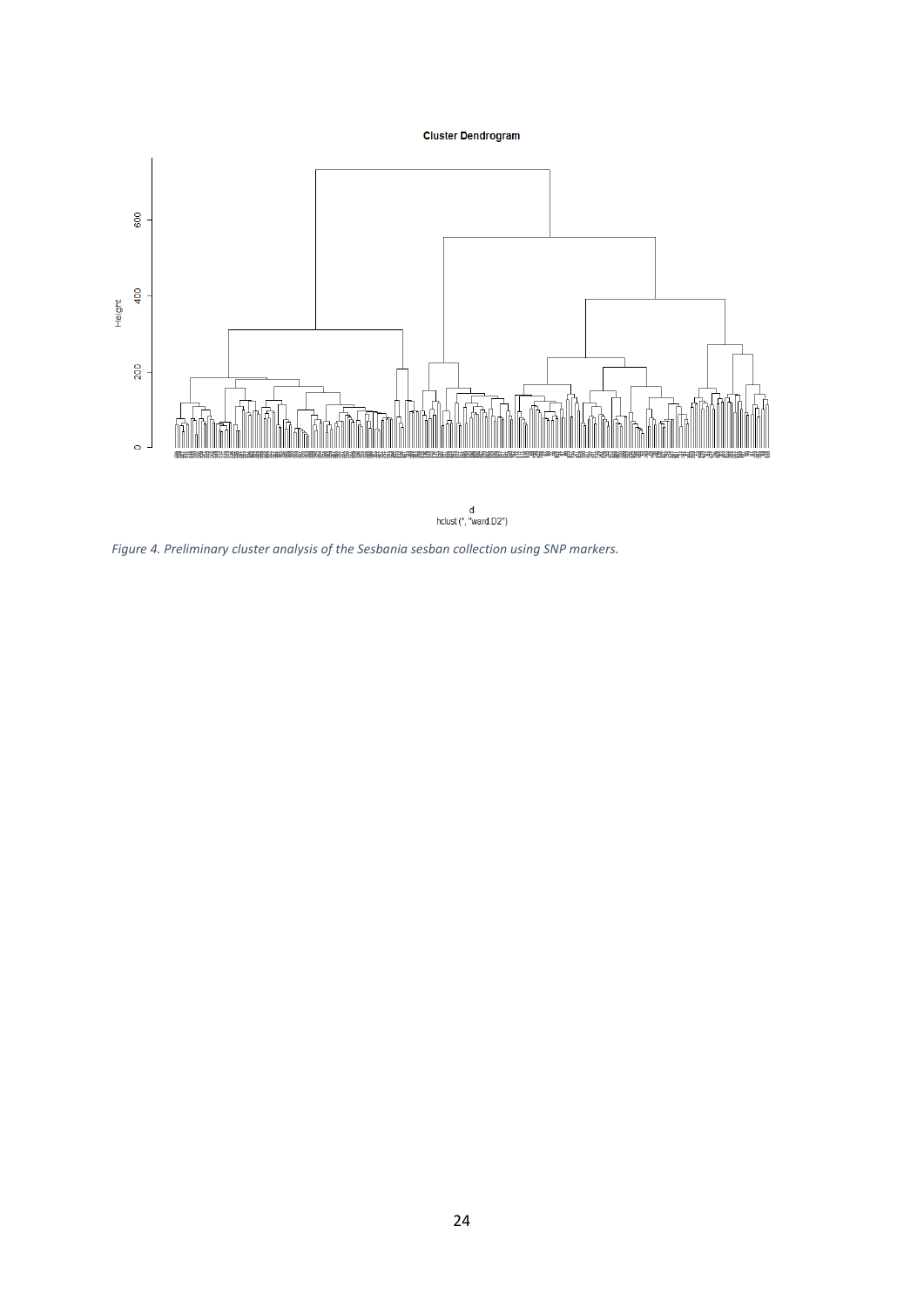



*Figure 5. Distribution of polymorphic information content (PIC) and heterozygosity (He) for the silicoDArT (A) and SNP (B) markers in Lablab purpureus.*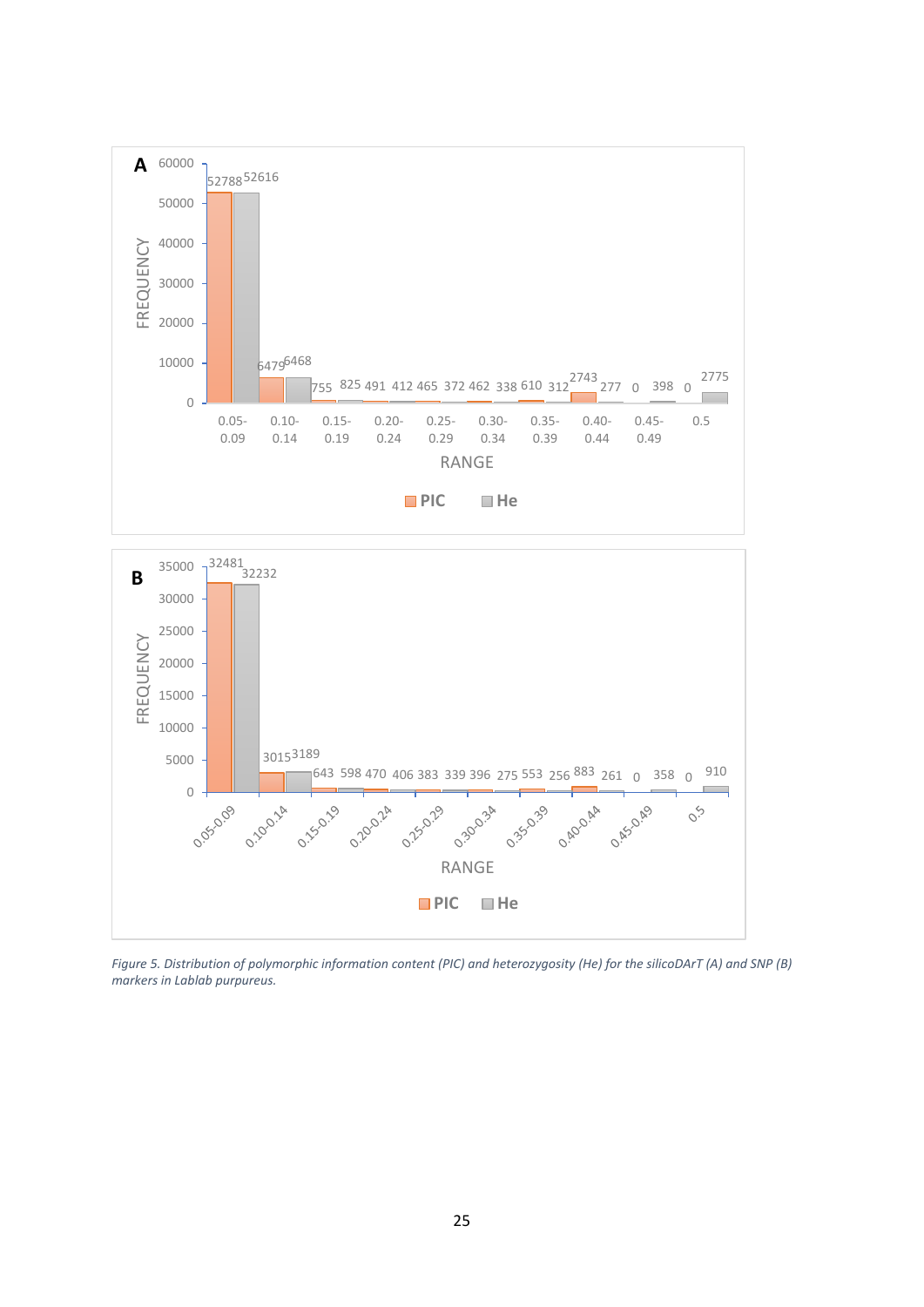

*Figure 6. Total dry weight (t/ha) of Napier grass genotypes grown under optimum water (OW) and water stress (WS) conditions across dry season harvests.*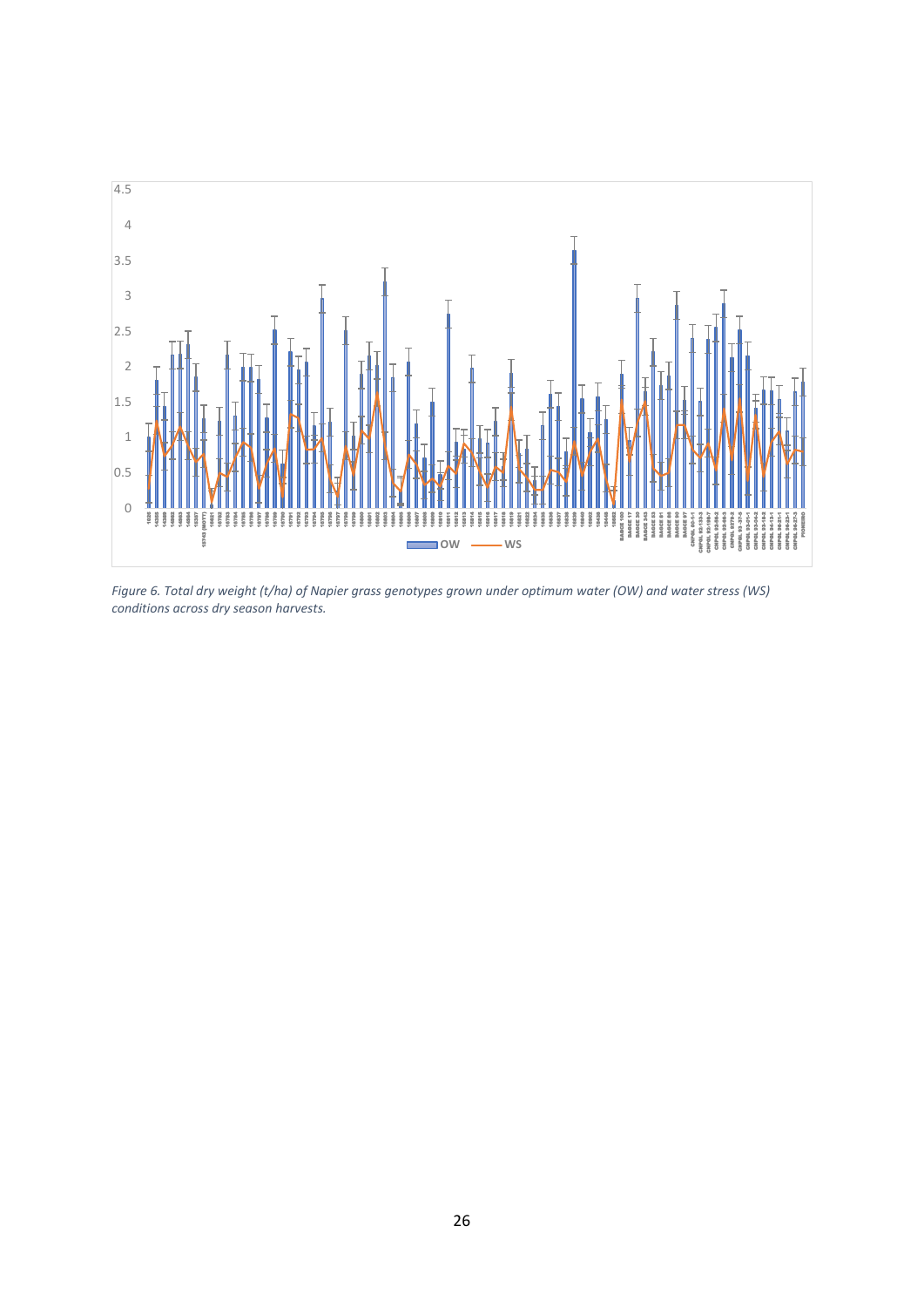

*Figure 7. Water use efficiency (g/m<sup>3</sup> ) of Napier grass genotypes grown under optimum water (OW) and water stress (WS) conditions across dry season harvests.*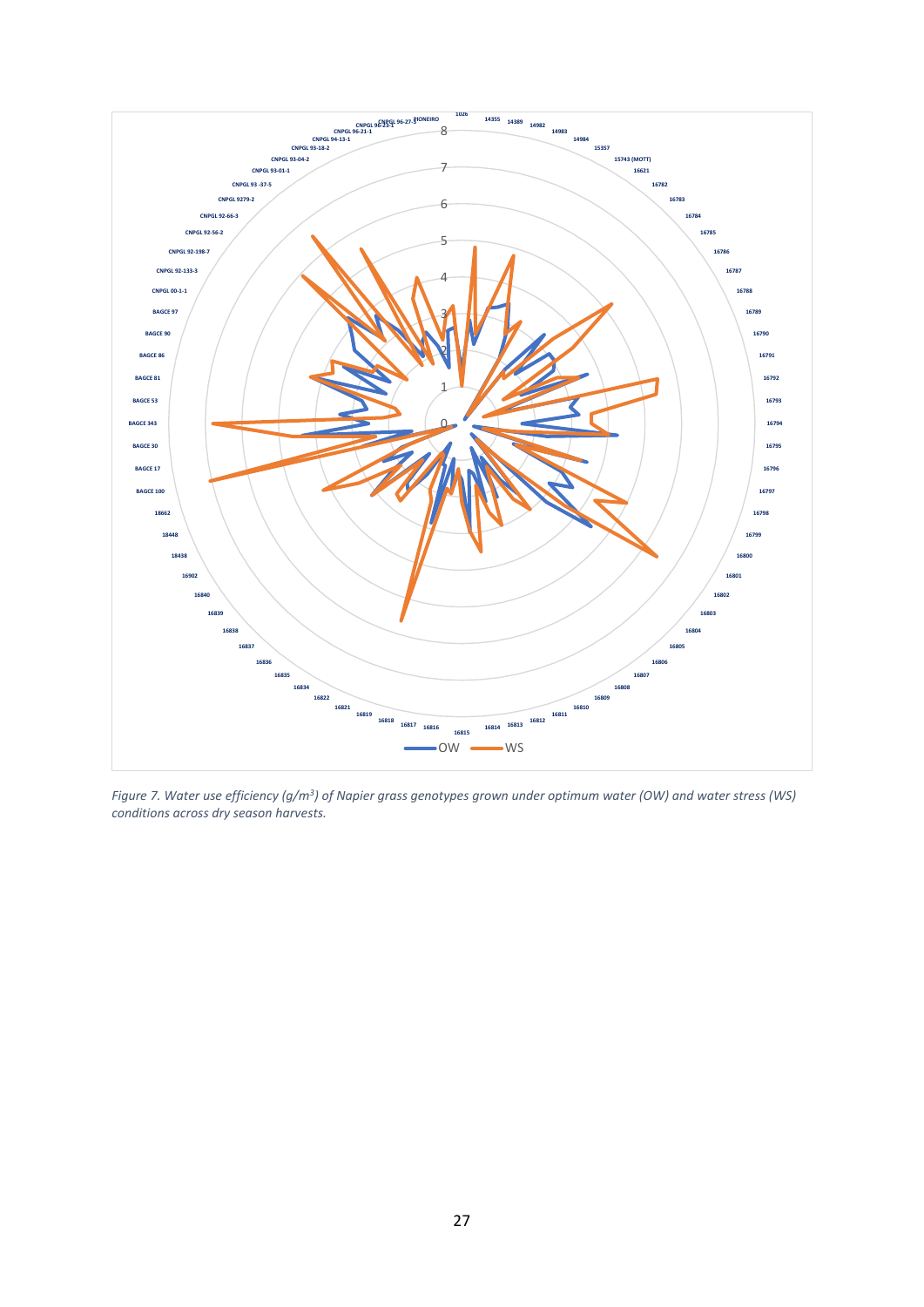

*Figure 8. Total dry weight (t/ha) of Napier grass genotypes grown under optimum water (OW) and water stress (WS) conditions across wet season harvests.*